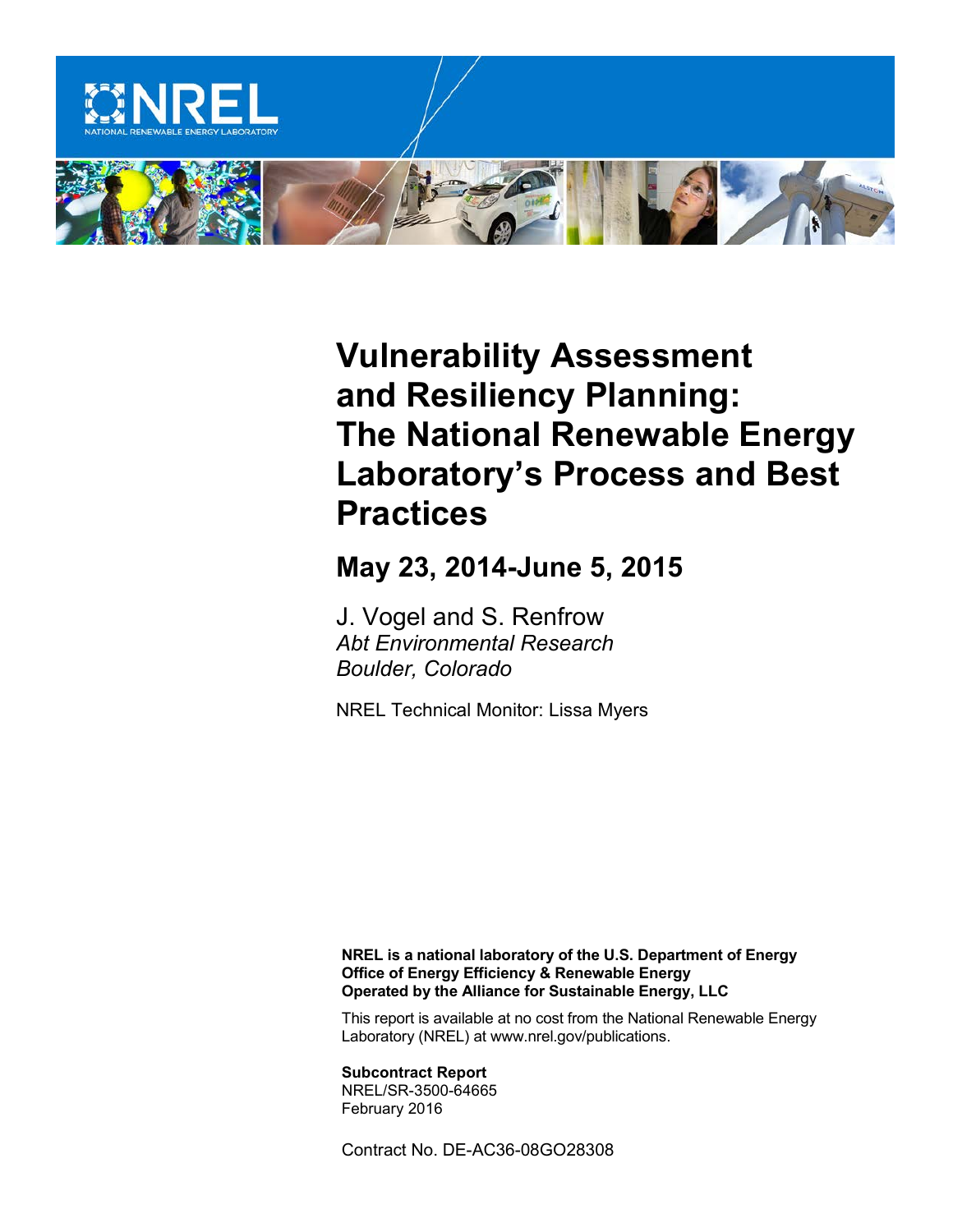

# **Vulnerability Assessment and Resiliency Planning: The National Renewable Energy Laboratory's Process and Best Practices**

**May 23, 2014-June 5, 2015** 

J. Vogel and S. Renfrow *Abt Environmental Research Boulder, Colorado* 

NREL Technical Monitor: Lissa Myers

Prepared under Subcontract No. AFG-4-42413-01

**NREL is a national laboratory of the U.S. Department of Energy Office of Energy Efficiency & Renewable Energy Operated by the Alliance for Sustainable Energy, LLC**

This report is available at no cost from the National Renewable Energy Laboratory (NREL) at www.nrel.gov/publications.

National Renewable Energy Laboratory 15013 Denver West Parkway Golden, CO 80401 303-275-3000 • www.nrel.gov

**Subcontract Report** NREL/SR-3500-64665 February 2016

Contract No. DE-AC36-08GO28308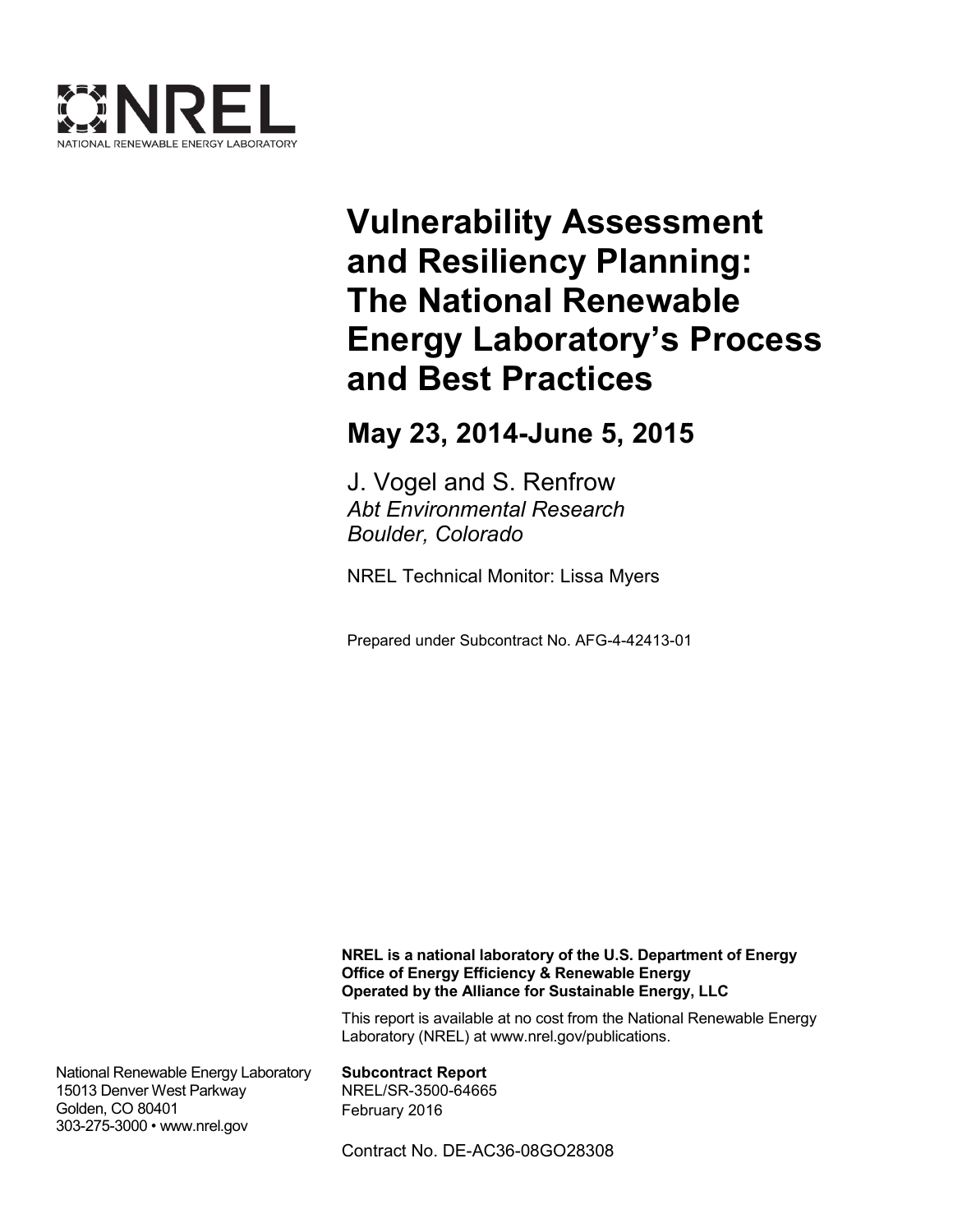#### **NOTICE**

This report was prepared as an account of work sponsored by an agency of the United States government. Neither the United States government nor any agency thereof, nor any of their employees, makes any warranty, express or implied, or assumes any legal liability or responsibility for the accuracy, completeness, or usefulness of any information, apparatus, product, or process disclosed, or represents that its use would not infringe privately owned rights. Reference herein to any specific commercial product, process, or service by trade name, trademark, manufacturer, or otherwise does not necessarily constitute or imply its endorsement, recommendation, or favoring by the United States government or any agency thereof. The views and opinions of authors expressed herein do not necessarily state or reflect those of the United States government or any agency thereof.

> This report is available at no cost from the National Renewable Energy Laboratory (NREL) at www.nrel.gov/publications.

Available electronically at [SciTech Connect http:/www.osti.gov/scitech](http://www.osti.gov/scitech)

Available for a processing fee to U.S. Department of Energy and its contractors, in paper, from:

> U.S. Department of Energy Office of Scientific and Technical Information P.O. Box 62 Oak Ridge, TN 37831-0062 [OSTI http://www.osti.gov](http://www.osti.gov/) Phone: 865.576.8401 Fax: 865.576.5728 [Email: reports@osti.gov](mailto:reports@osti.gov)

Available for sale to the public, in paper, from:

U.S. Department of Commerce National Technical Information Service 5301 Shawnee Road Alexandria, VA 22312 [NTIS http://www.ntis.gov](http://www.ntis.gov/) Phone: 800.553.6847 or 703.605.6000 Fax: 703.605.6900 [Email: orders@ntis.gov](mailto:orders@ntis.gov)

*Cover Photos by Dennis Schroeder: (left to right) NREL 26173, NREL 18302, NREL 19758, NREL 29642, NREL 19795.*

NREL prints on paper that contains recycled content.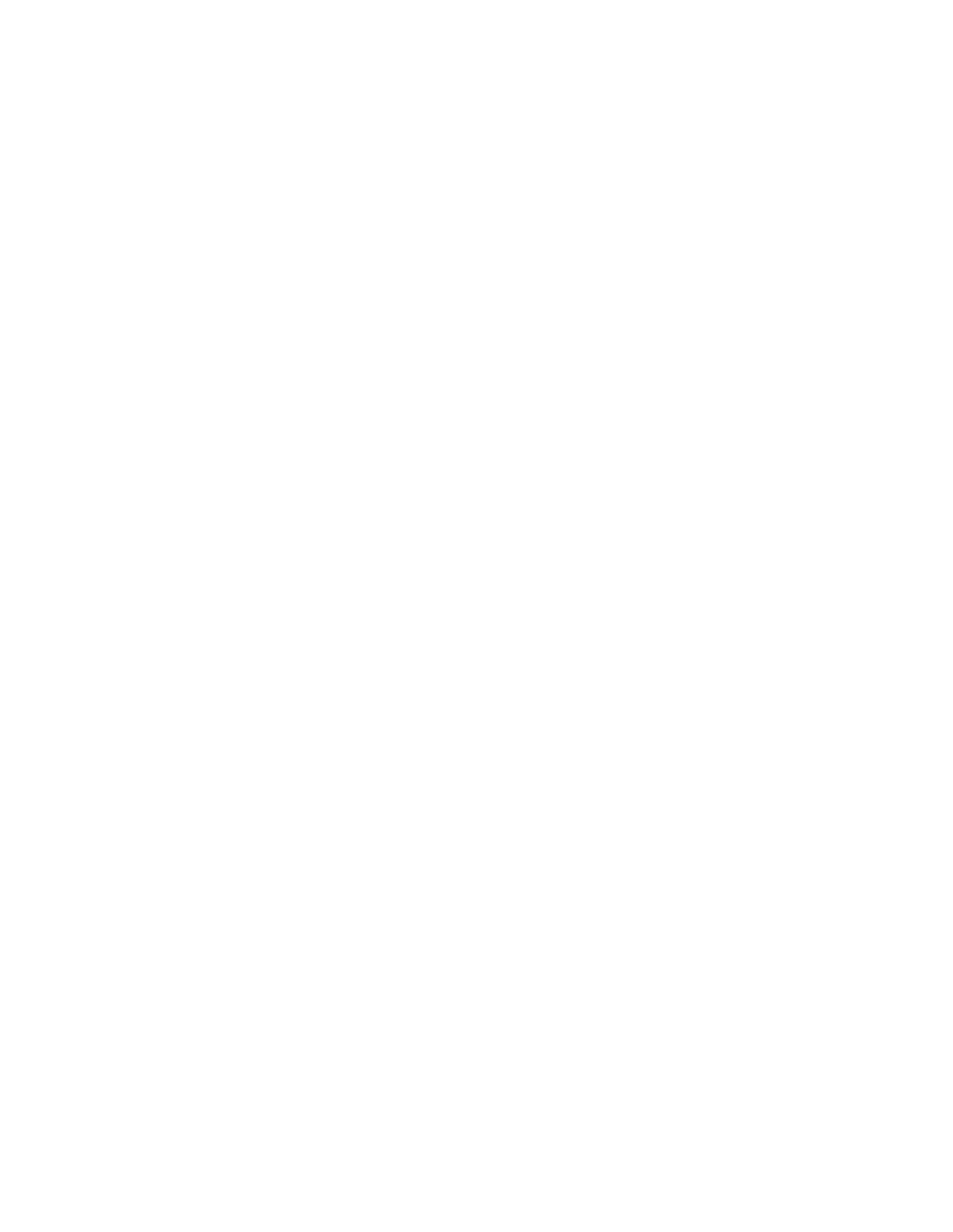## **Acknowledgments**

The authors thank project team members, including Morgan Lommele of PACE Consulting, Eric Gordon and Imtiaz Rangwala of the Western Water Assessment, and Joel Smith of Abt Environmental Research. The authors would also like to thank the National Renewable Energy Laboratory (NREL) project team of Frank Rukavina, Lissa Myers, Jennifer Daw, and Suzanne Belmont for their careful attention to project details and their reviews of this report. A special thank you goes to NREL's Eliza Hotchkiss for her extensive review of the report. Finally, thanks to the many NREL staff who supported this project, either as steering committee members or as participants in focus group discussions.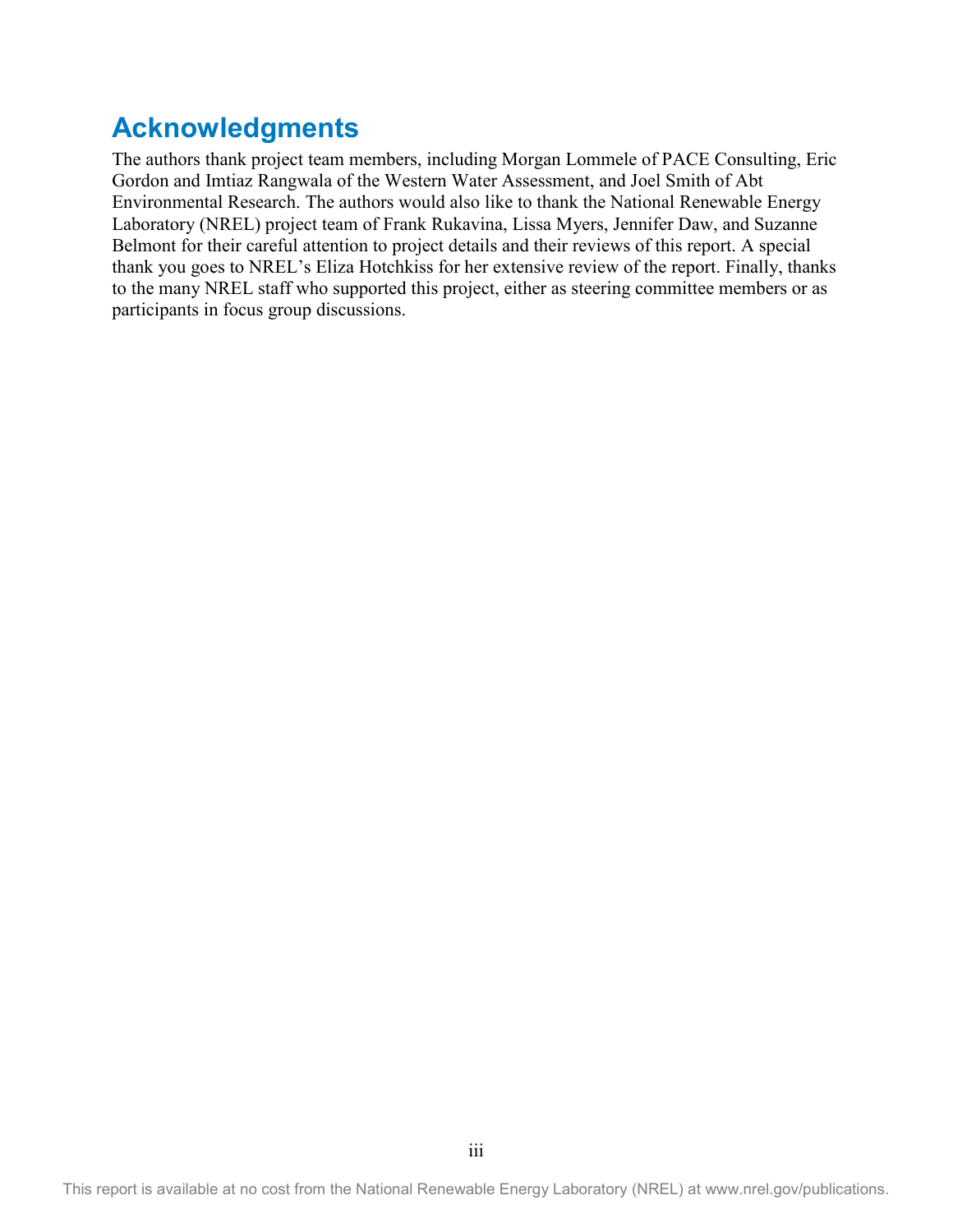## **List of Acronyms**

| <b>CCRP</b> | Climate Change Resiliency and Preparedness |
|-------------|--------------------------------------------|
| <b>DOE</b>  | U.S. Department of Energy                  |
| TТ          | information technology                     |
| <b>NREL</b> | National Renewable Energy Laboratory       |
| <b>STM</b>  | South Table Mountain campus                |

This report is available at no cost from the National Renewable Energy Laboratory (NREL) at www.nrel.gov/publications.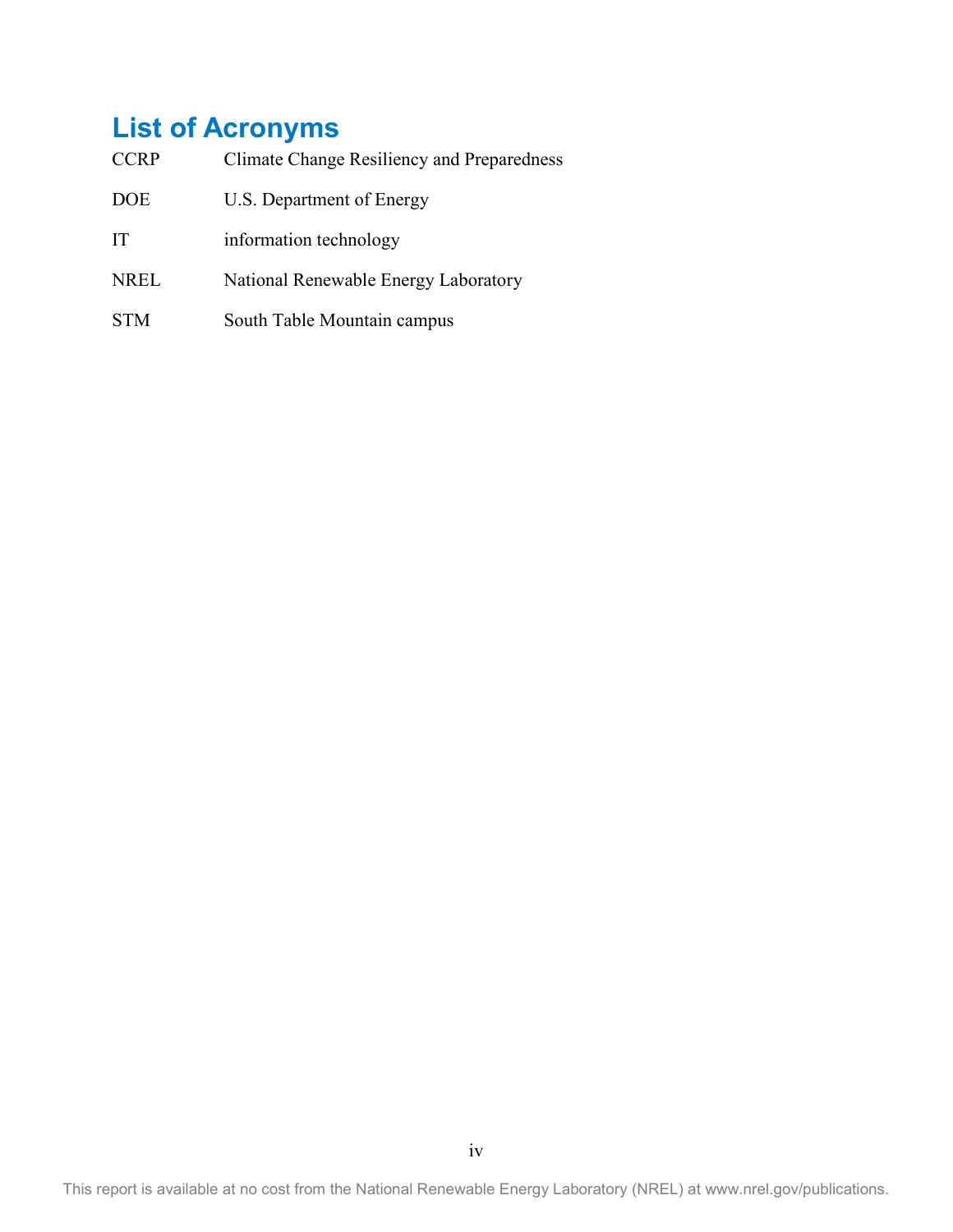## **Table of Contents**

| 1            |     |                                                                                           |  |
|--------------|-----|-------------------------------------------------------------------------------------------|--|
|              | 11  |                                                                                           |  |
|              | 12  |                                                                                           |  |
| $\mathbf{2}$ |     |                                                                                           |  |
| 3            |     |                                                                                           |  |
|              | 3.1 |                                                                                           |  |
|              |     | 3.1.1                                                                                     |  |
|              |     | Use the Impacts Framework to Create a Potential Vulnerabilities Questionnaire  7<br>3.1.2 |  |
|              | 3.2 |                                                                                           |  |
|              |     | 321                                                                                       |  |
|              |     | 322                                                                                       |  |
|              | 3.3 |                                                                                           |  |
|              |     | 3.3.1                                                                                     |  |
|              |     | Determine Potentially Relevant Climate Variables and Their Likelihood 11<br>3.3.2         |  |
|              |     | 3.3.3                                                                                     |  |
|              |     | 3.3.4                                                                                     |  |
|              |     | Score Potential Vulnerabilities for Risk and Determine Overall Risk 14<br>335             |  |
|              | 3.4 |                                                                                           |  |
| 4            |     |                                                                                           |  |
|              | 4.1 |                                                                                           |  |
|              | 4.2 |                                                                                           |  |
|              |     | 4.2.1                                                                                     |  |
|              |     | 4.2.2                                                                                     |  |
|              | 43  |                                                                                           |  |
|              | 44  |                                                                                           |  |
| 5            |     |                                                                                           |  |
|              |     |                                                                                           |  |
|              |     |                                                                                           |  |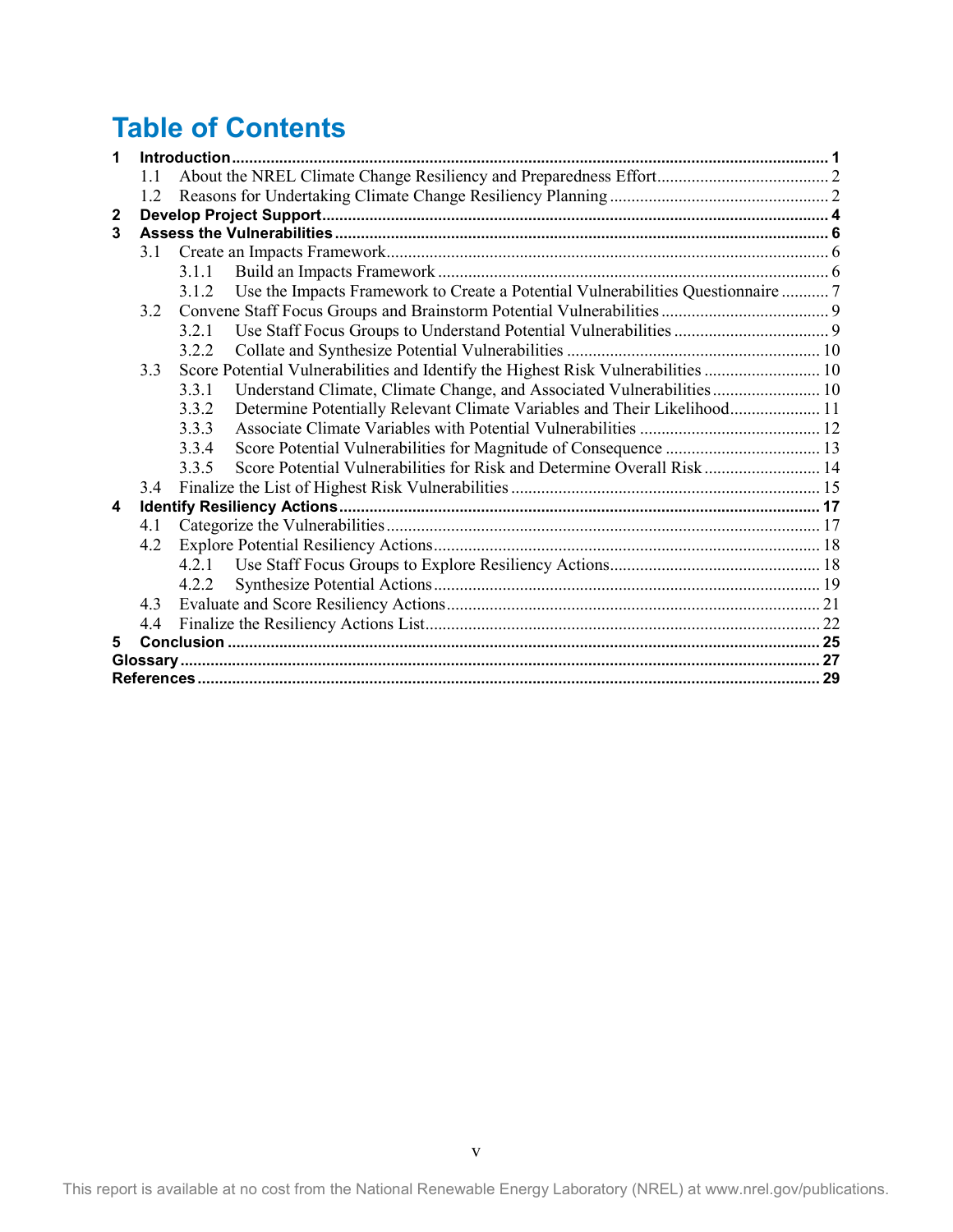## **List of Figures**

|--|--|--|

## **List of Tables**

| Table 2. NREL's Climate Variables of Concern and Associated Likelihood of Changing 12                       |  |
|-------------------------------------------------------------------------------------------------------------|--|
| Table 3. Example Table to Help Check a Potential Vulnerability against Potentially Relevant Climate         |  |
|                                                                                                             |  |
|                                                                                                             |  |
|                                                                                                             |  |
| Table 6. NREL Risk Categorization for Vulnerabilities with the Highest Overall Risk Scores 17               |  |
|                                                                                                             |  |
| Table 8. Example of a Resiliency Action Plan Table for One of NREL's Vulnerabilities, Damage to             |  |
|                                                                                                             |  |
| Table 9. Example of Final Resiliency Action Table with High-Level Vulnerability Information <sup>a</sup> 23 |  |

## **List of Boxes**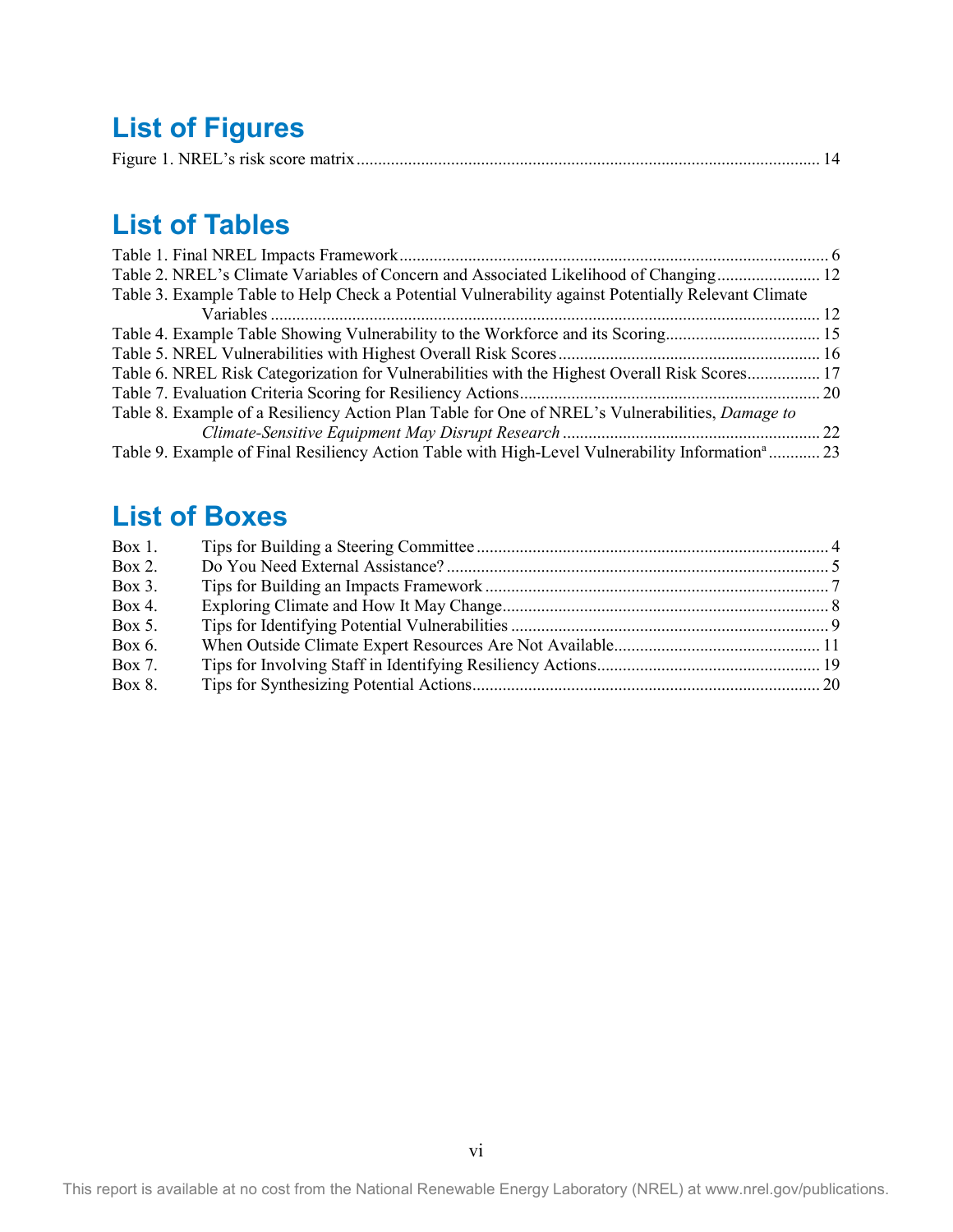## <span id="page-8-0"></span>**1 Introduction**

The National Renewable Energy Laboratory (NREL) is a U.S. Department of Energy (DOE) research laboratory that employs more than 2,500 people. The laboratory focuses on renewable energy and energy-efficiency research and has two campuses along the Front Range of Colorado. In 2014, NREL worked with Abt Environmental Research (then called Stratus Consulting Inc.) to develop a vulnerability assessment and resiliency action plan as part of NREL's Climate Change Resiliency and Preparedness (CCRP) project.

This guide describes the process that NREL undertook during this project. NREL used a participatory approach to vulnerability assessment and resiliency planning that emphasized organizational context, building internal capacity, and the application of climate science in a practical and actionable manner. Through literature review, NREL observed that many vulnerability assessments start by emphasizing climate science and downscaling climate projections to a finer scale, however this approach creates fundamental limitations. Such assessments:

- Can be expensive
- Often do not reduce the uncertainty from climate projections
- Can introduce new uncertainties into projections
- May not address the scientific issues of greatest importance to the organization, system, or facility at hand.

The decision was also made to include resiliency planning as part of ongoing management and operations across the laboratory. NREL thus selected an approach that built on the knowledge and capabilities of internal staff by engaging them at various stages of the vulnerability assessment and resiliency planning process. Using this approach built ownership of the process, helping to ensure that staff will buy into and support the implementation of resiliency measures. Finally, NREL decided to use an approach that emphasized NREL's unique organizational structure to understand vulnerability and evaluate resiliency actions in a manner that would maximize their impact. The vulnerability assessment and resiliency planning process considered NREL as an entire organization, ranging from its physical facilities, operations, management, and planning; to its mission, people, and technical research efforts.

A similar approach may be beneficial to other DOE laboratories, other government agencies, the private sector, the nonprofit sector, or academia to pursue similar efforts within their own organizations. Throughout this document, the authors present each step from a general perspective and then offer details that pertain to NREL's specific experience; tips appear in text boxes throughout the guide.

For the findings and outcomes of NREL's vulnerability assessment and resiliency action plan, refer to *A Climate Change Vulnerability Assessment Report for the National Renewable Energy Laboratory* (hereafter Vogel et al. 2015a) and *A Resiliency Action Plan for the National Renewable Energy Laboratory* (hereafter Vogel et al. 2015b).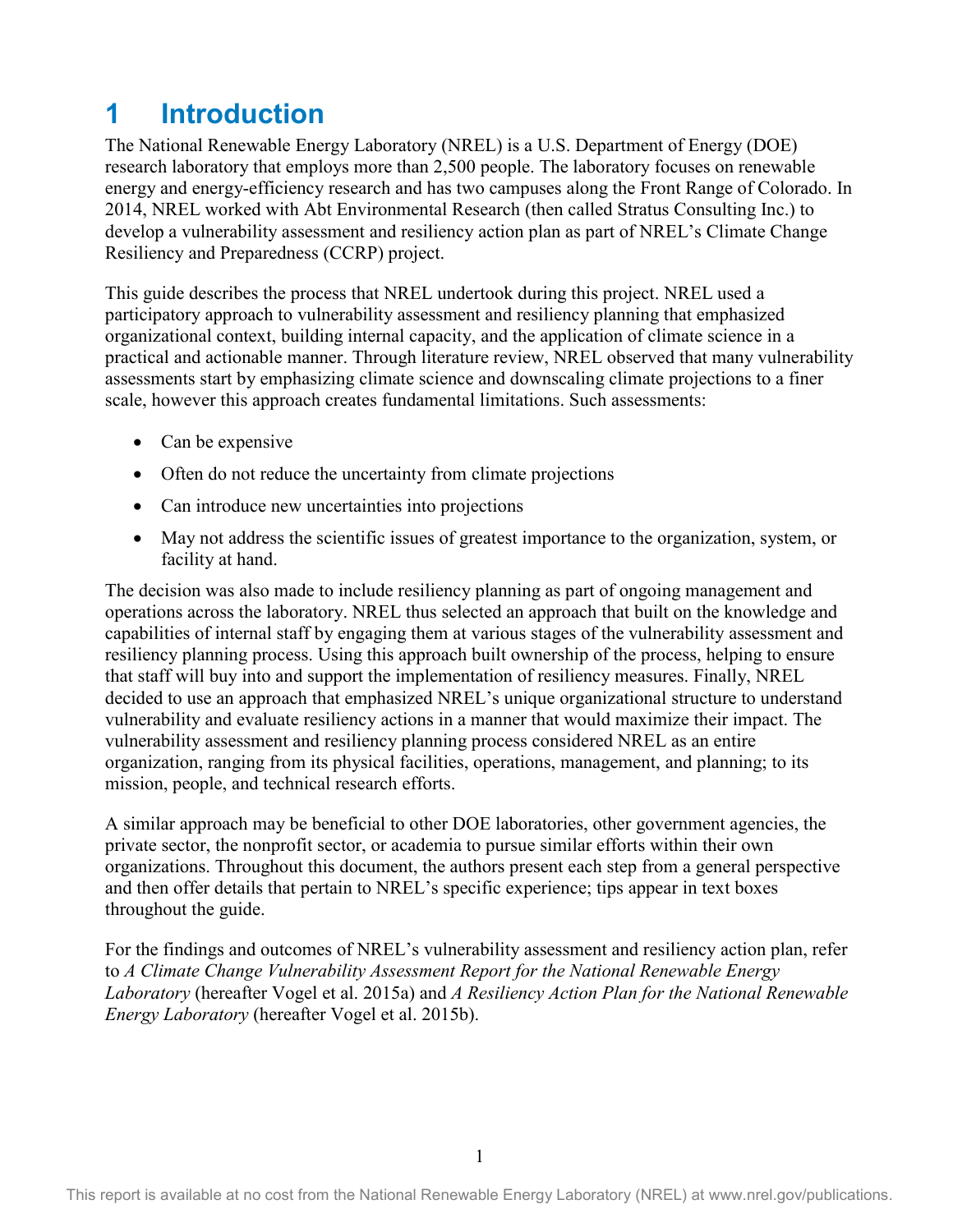## <span id="page-9-0"></span>**1.1 About the NREL Climate Change Resiliency and Preparedness Effort**

Observations and projections indicate that the Front Range of Colorado is experiencing shifts in climate that include rising temperatures, changes in precipitation, and more-severe extreme events (for more information, see Vogel et al. 2015a, Appendices A and B). To address emerging federal requirements and support the laboratory's resiliency, NREL sought to better understand and prepare for the potential impacts these climate changes could have on fulfillment of the laboratory's mission. NREL's approach centered around proactive resiliency planning as a basis for its CCRP project.

In response to Executive Orders 13653, *Preparing the United States for the Impacts of Climate Change* (White House, Office of the Press Secretary 2013), and 13693, *Planning for Federal Sustainability in the Next Decade* (White House, Office of the Press Secretary 2015), DOE is committed to supporting ways to develop climate resiliency at its sites. The DOE Sustainability Performance Office awarded funding for NREL's CCRP pilot assessment to help inform the efforts of resiliency planning at other DOE sites.

## <span id="page-9-1"></span>**1.2 Reasons for Undertaking Climate Change Resiliency Planning**

According to the Intergovernmental Panel on Climate Change, "Human influence on the climate system is clear and growing, with impacts observed on all continents. If left unchecked, climate change will increase the likelihood of severe, pervasive, and irreversible impacts for people and ecosystems" (IPCC 2014, p. 1). In the United States, federal government agencies, states, and local governments are undertaking climate change adaptation planning efforts to inform action in their jurisdictions by identifying infrastructure systems that are vulnerable to climate and to ascertain viable options to reduce the vulnerability. As Executive Order 13653 states, "Managing these risks requires deliberate preparation, close cooperation, and coordinated planning by the federal government, as well as by stakeholders, to facilitate federal, state, local, tribal, private-sector, and nonprofit-sector efforts to improve climate preparedness and resiliency; help safeguard our economy, infrastructure, environment, and natural resources; and provide for the continuity of executive department and agency operations, services, and programs" (White House, Office of the Press Secretary 2013, p. 1).

NREL's review of vulnerability assessments, adaptation plans, and similar efforts by other federal government agencies, states, and local communities revealed that many efforts to date focused on either whole communities or natural ecosystems. No studies were identified that investigated the impacts of climate change at a campus scale. In the course of their investigation, NREL staff identified a risk-based, natural ecosystem approach<sup>[1](#page-9-2)</sup> that provided an adaptable structure for addressing resiliency. This approach was used as a guide for NREL's efforts to develop a broader understanding of the climate risks that face their organization and build support for resiliency actions.

 $\overline{\phantom{a}}$ 

<span id="page-9-2"></span><sup>&</sup>lt;sup>1</sup>NREL staff selected this approach, which was developed by the U.S. Environmental Protection Agency's Climate-Ready Estuaries Program (EPA 2013). NREL staff worked with consultants to modify this approach as detailed in this process guide.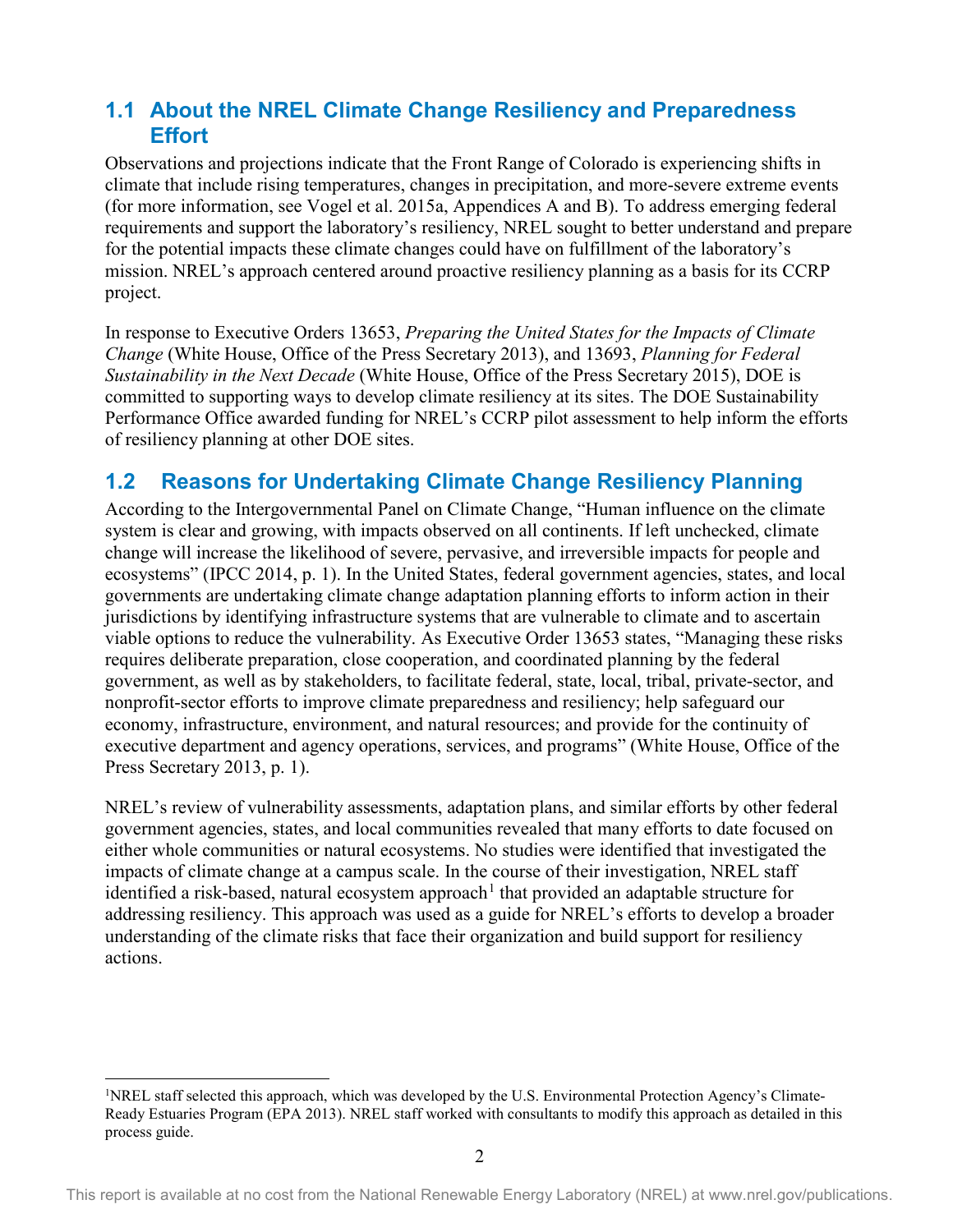For simplicity, NREL divided climate change adaptation planning into a two-stage effort. In the first stage, NREL identified its vulnerabilities to climate change based on a review of resources, the current state of its infrastructure systems, and potential climate impacts on its mission. In the second stage, NREL explored recommendations to reduce those vulnerabilities through resiliency actions. Both stages of NREL's climate change vulnerability and resiliency assessments are presented in this paper. The overall process took NREL over a year to conduct. The timeframe may vary depending on the size and complexity of the organization.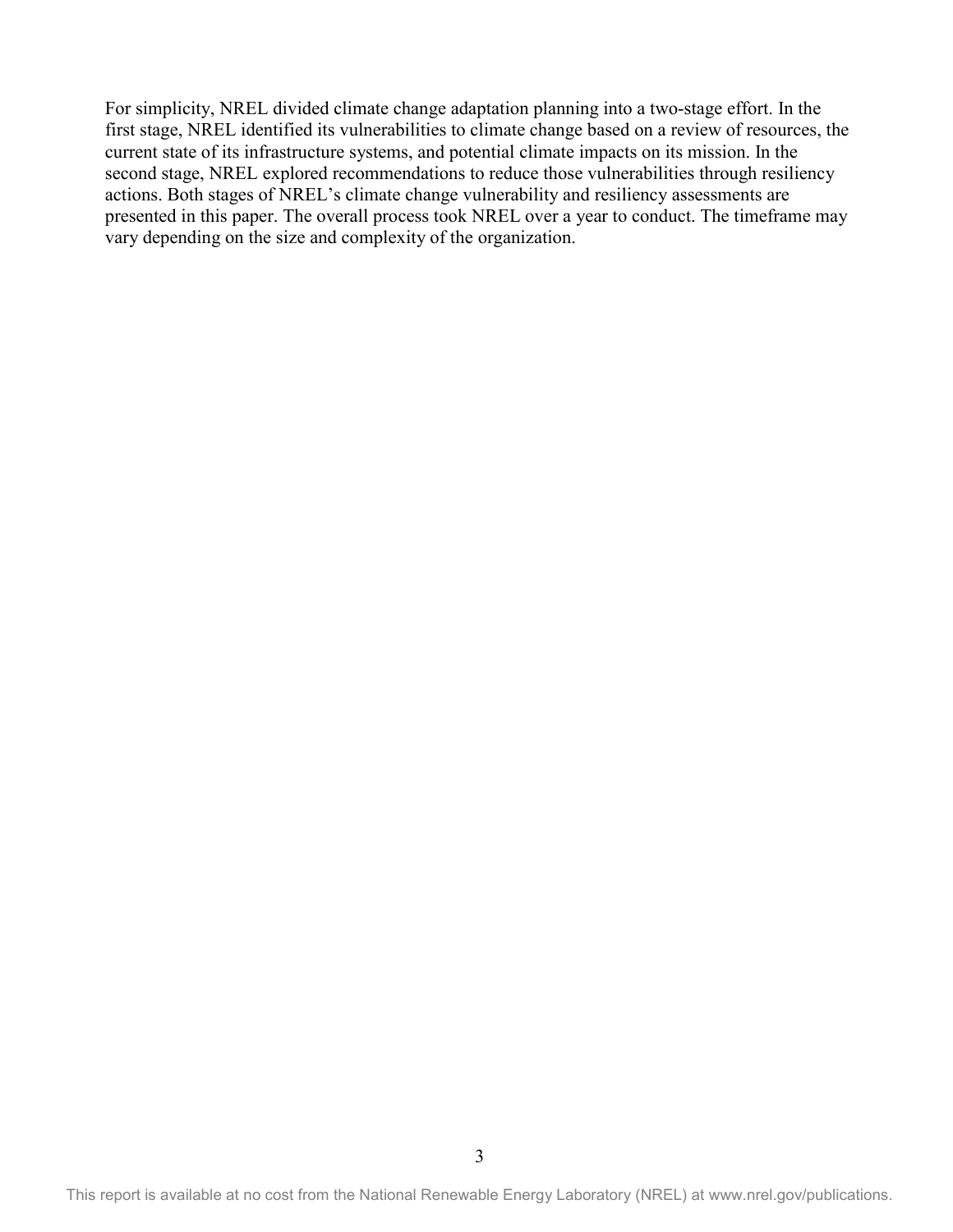## <span id="page-11-0"></span>**2 Develop Project Support**

Project champions are key to a successful vulnerability assessment and resiliency action plan. These people can stimulate and sustain momentum to support the project's efforts, care about the success of the organization, and inspire action in others. Sometimes these champions surface from grass roots efforts and spontaneously undertake a project on behalf of their organization; in other cases, they are approached by management to lead the organization toward climate resiliency. The champions who lead the development of a vulnerability assessment and resiliency action plan typically need input from additional personnel with important knowledge, authority, and organizational reach. These people can form an advisory team, a formal steering committee, or even a mix of internal and external stakeholders.

To initiate the NREL's CCRP process, NREL management tasked with this objective identified staff from NREL's Sustainability, Infrastructure Transformation, and Engineering Operations group to serve as the CCRP project champions and lead the effort on behalf of the laboratory. These project champions then established a CCRP steering committee that comprised 22 mid- and senior-level staff members representing departments across the laboratory, including facility and business operations personnel from groups such as building maintenance, emergency preparedness, human resources, information technologies, environment, health, and safety, and others, as well as those with knowledge or a research interest in climate science (Vogel et al. 2015a). Steering committee members also included subject matter experts or managers who could provide strategic guidance, make decisions, ensure project alignment with NREL's mission, and recommend additional staff representation from within the organization. Steering committee members provided periodic input and guidance on the vulnerability assessment and resiliency action planning process. The committee also identified specific departments or staff who had implementing roles or specific technical knowledge that would benefit the project toprovide management-level review of project documents. See Box 1 for tips on building a steering committee.

#### **Box 1. Tips for Building a Steering Committee**

- *Select members with diverse expertise from across your organization*. Include staff from facilities operation and maintenance, technical or research groups, communications, information technology (IT), non-facility operations, human resources, etc. Including a broad range of stakeholders builds organizational *capacity* and buy-in, and brings a broad range of perspectives for generating creative resiliency actions.
- *When possible, include mid- to senior-level staff on your steering committee*. These staff members possess broad and deep knowledge across their departments and can understand connections and intricacies that could illuminate the benefits and drawbacks of ideas under discussion. Junior staff members with specific expertise may also offer valuable input. Consider excluding staff members who are overcommitted and unable to complete the expected duties; these individuals may be able to provide their expertise or comments when specific critical decisions need to be made.
- *Explain the expectations for each steering committee member*. Include as much information as possible about the project scope, expected time commitment (number and lengths of meetings), estimated project duration, and potential activities. Provide details, but acknowledge that some adjustments may be necessary as the project unfolds. Outline the project scope and how it aligns with the organizational mission and other efforts such as climate mitigation, business continuity, and emergency preparedness.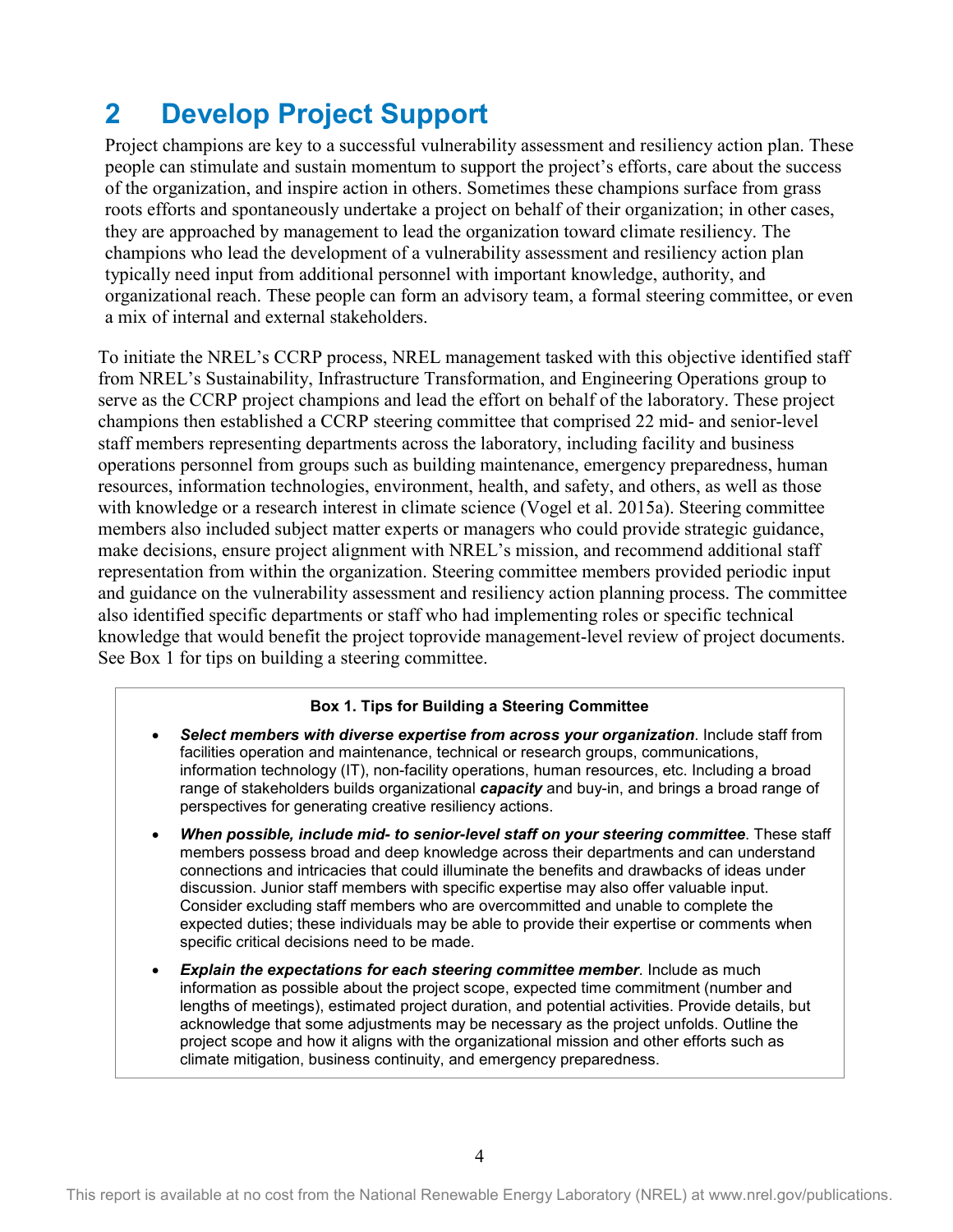The NREL CCRP project champions decided to contract with an environmental consultant, Abt Environmental Research (then called Stratus Consulting) to facilitate the CCRP process. Abt is a local environmental consulting firm with demonstrated experience in climate adaptation planning. It has established relationships with communication and outreach specialists from PACE Consulting, as well as climate scientists at the Western Water Assessment. The Western Water Assessment is a consortium of climate science experts from the University of Colorado at Boulder, the National Oceanic and Atmospheric Administration Regional Integrated Sciences and Assessments program, and other regional partners. NREL project champions, along with Abt, PACE, and Western Water Assessment staff, formed the CCRP project team, which shepherded the project on a day-to-day basis, including convening the steering committee at key points to obtain feedback. See Box 2 for more information about bringing in external assistance to facilitate a CCRP process.

#### **Box 2. Do You Need External Assistance?**

If you work for a large organization, or one that involves complex technology, significant infrastructure, limited internal capacity, challenging organizational dynamics, or particularly difficult climate-related challenges, consider hiring a third-party consultant group or nongovernmental organization that specializes in guiding organizations by assessing vulnerabilities and planning associated resiliency actions. When selecting and working with a consultant:

- Consider and agree upon the consultant's level of involvement. Do you want the consultant to lead the project or provide input at key points (e.g. interpreting climate science or facilitating steering committee meetings)?
- If exploring options or issuing a request for proposals, ask public- and private-sector organizations in your area or industry about consultants they have worked with on climate change adaptation. Learn about their successes and difficulties, and review reports or publications produced by the consulting group to determine if their capabilities can support your project objectives.
- Understand the expertise of potential consulting groups and nongovernmental organizations to ensure their capabilities align with the work effort and address your organization's requirements. For example:
	- $\circ$  Can the consultants bring the expertise you require, such as climate change impact assessment or downscaling climate change projections?
	- o Do they have the industry-specific experience you need?
	- $\circ$  Do they offer expertise in regulations that are important to your organization?
	- $\circ$  Have they worked with your size and type of organization, state agency, national laboratory, small private company, etc.?
- Prepare a list of direct questions for the consulting groups and for the project references they provide. Document their responses so you can compare consulting groups and nongovernmental organizations across specific categories such as expertise, project delivery, and cost.
- Upon selection, provide your consulting group or nongovernmental organization with background information and sufficient access to key contacts. Provide high-level documents and reports, including strategic plans, organizational charts, and relevant operational and business plans to support organizational understanding and provide context for the CCRP effort. Also ensure that consultants have a designated point of contact or direct access to staff members who can help answer questions and provide insights into your organization.
- Plan for the continuous involvement of the organization's staff. NREL found that the continuous inclusion of staff expertise was vital to the success of the laboratory's climate preparedness effort.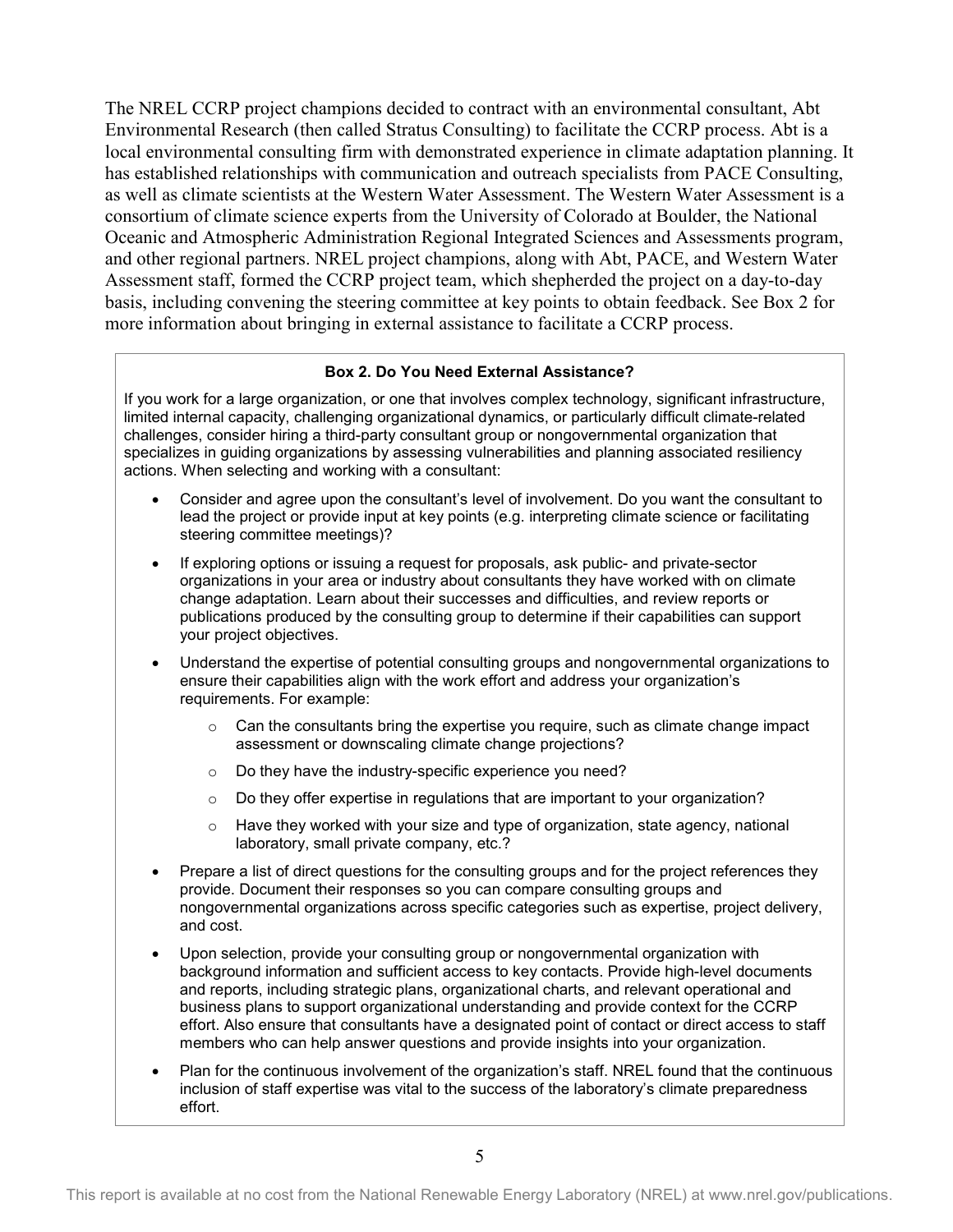## <span id="page-13-0"></span>**3 Assess the Vulnerabilities**

A vulnerability assessment identifies an organization's highest risk<sup>[2](#page-13-4)</sup> vulnerabilities to climate change based on the organization's needs, infrastructure, and mission. The CCRP project team followed a step-by-step approach to completing its vulnerability assessment, as further detailed in Section 3.1 through Section 3.3. The general steps included:

- 1. Create an impacts framework to collect and organize pertinent organizational information that will be used to identify potential vulnerabilities.
- 2. Convene staff focus groups to brainstorm organization-specific potential vulnerabilities and relevant climate variables on specific topic areas (e.g. water, energy, etc).
- 3. Score and rank the potential vulnerabilities to identify the vulnerabilities that pose the highest risks to the organization.
- 4. Develop a list of highest risk vulnerabilities to establish priorities for addressing adaptation.

## <span id="page-13-1"></span>**3.1 Create an Impacts Framework**

An impacts framework helps project teams understand and outline an organization's potential vulnerabilities. The framework should identify the aspects of an organization that answer the question, "What are the critical functions and corresponding needs of the organization to achieve its mission?" NREL's Impacts Framework used two categories of information: key resources and key objectives, further described in Section 3.1.1 and Section 3.1.2. The final NREL Impacts Framework appears in Table 1.

<span id="page-13-3"></span>

| <b>Key Objectives</b> |                                                  |       | <b>Key Resources</b> |                                 |                              |                  |                                          |
|-----------------------|--------------------------------------------------|-------|----------------------|---------------------------------|------------------------------|------------------|------------------------------------------|
|                       |                                                  | Water | <b>Energy</b>        | <b>Physical</b><br><b>Space</b> | <b>Site</b><br><b>Access</b> | <b>Workforce</b> | <b>Research</b><br>and<br><b>Mission</b> |
| 1.                    | Execute research,<br>analysis, and<br>deployment |       |                      |                                 |                              |                  |                                          |
| 2.                    | Deliver facility<br>stewardship                  |       |                      |                                 |                              |                  |                                          |
| 3.                    | Sustain laboratory<br>operations                 |       |                      |                                 |                              |                  |                                          |

#### **Table 1. Final NREL Impacts Framework**

### <span id="page-13-2"></span>*3.1.1 Build an Impacts Framework*

Table 1 shows NREL's Impacts Framework—a simple two-dimensional tool that cross-referenced the organization's critical functions with the organization's critical needs—as a way to ascertain potential vulnerabilities. This simple framework helped to scope all subsequent work on the vulnerability assessment and was consciously designed to align the climate preparedness effort within NREL's existing organizational and management structures.

l

<span id="page-13-4"></span><sup>2</sup> See the glossary for a definition of *risk*.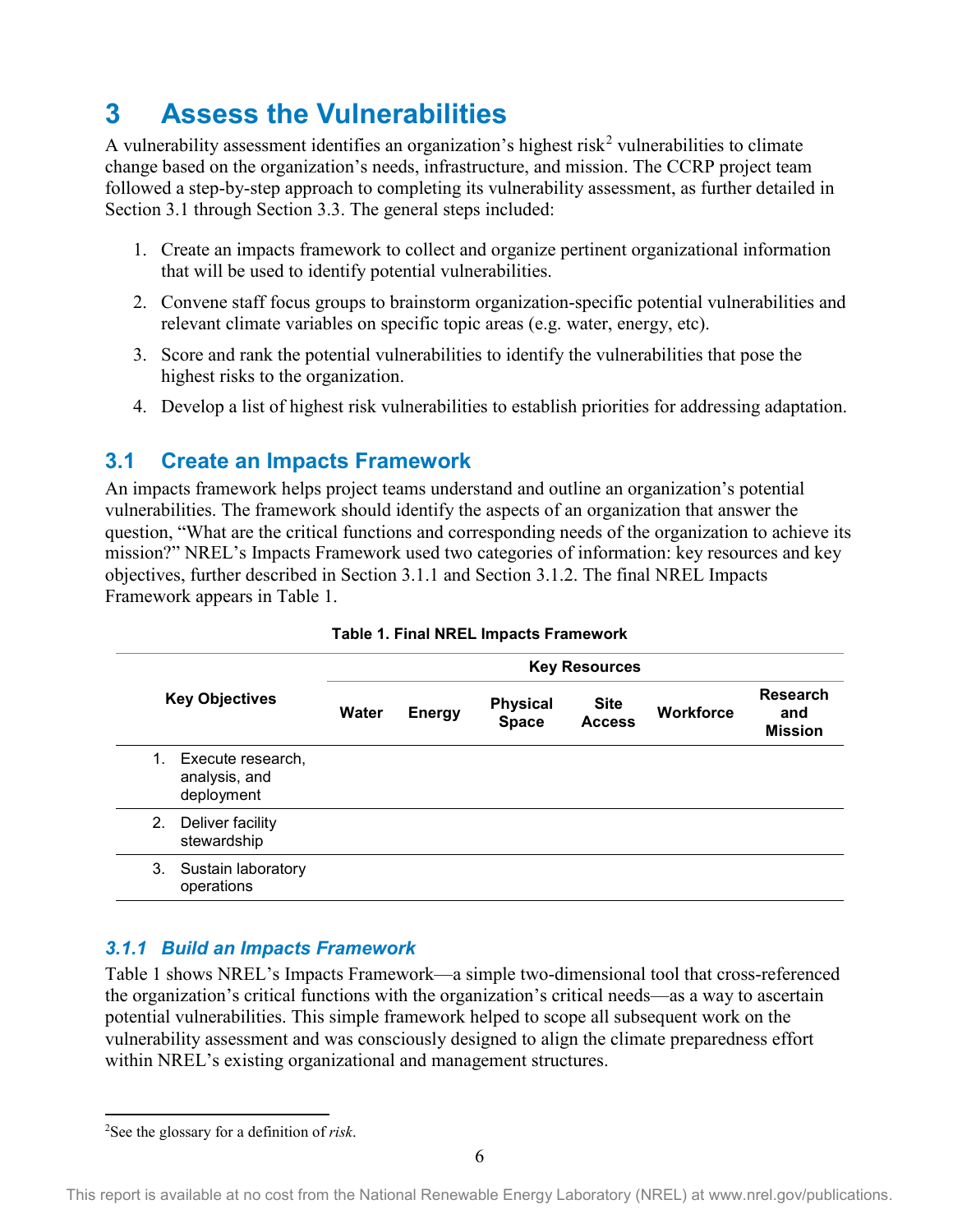Along the x-axis, the framework categorized the key resources that are critical for the laboratory to conduct its mission. Because NREL's strategy and operational documents had not previously considered this subject matter, the CCRP project team and steering committee had to brainstorm and then qualify the possible resources that were critical for NREL to conduct its mission.

NREL's key objectives, which formed the y-axis of the framework, highlighted the main facets of NREL's mission. These key objectives originated in NREL's *2014 Annual Plan and Performance Evaluation and Measurement Plan* (NREL 2014), a document that outlined NREL's strategic performance goals, to which DOE holds the laboratory accountable. Organizations may look to their high-level strategic planning documents, outlining mission, vision, and goals to inform their framework. See Box 3 for tips on building an impacts framework.

#### **Box 3. Tips for Building an Impacts Framework**

- *Build your organization's impacts framework using input from key stakeholders*. The greater the commitment from management early on, the more likely your organization will be to adopt the resiliency actions you propose in the final stage.
- *Rely as much as possible on existing, vetted, and accepted materials*. This will save you time, facilitate ownership and support, and ensure the direction you take is one your organization can continuously endorse, implement, and integrate. The NREL CCRP project team's use of the Performance Evaluation and Measurement Plan meant that the impacts framework was based on material with which management and staff were familiar and that aligned with the laboratory's official performance metrics.
- *Plan to expend a great deal of time and energy building the framework*. Even if you can rely on available materials as criteria to build your framework, expect the process to take time and involve many iterations and discussions. NREL's framework took shape during multiple discussions between the CCRP project team and the CCRP steering committee. The CCRP project team explored various ways to create the framework, including basing it on NREL's organizational structure, research areas, and other NREL functional areas before selecting the final criteria.
- *Tailor your organization's impacts framework to reflect its unique internal processes and goals*. Each organization needs to build its own impacts framework. Each organization is complex and unique, so no generic impacts framework can be applied to every organization.
- *Redefine your impacts framework if necessary*. Some of NREL's initial framework categories became less useful or appropriate as the vulnerability assessment stage moved into the resiliency action plan stage. Instead of staying with a difficult impacts framework category, the CCRP project team allowed the framework to evolve.

#### <span id="page-14-0"></span>*3.1.2 Use the Impacts Framework to Create a Potential Vulnerabilities Questionnaire*

The impacts framework is a useful tool to help project teams develop specific questions that can be used to identify potential vulnerabilities across the organization. For example, in NREL's framework, the following questions were developed to understand the impacts of "water" on "executing research, analysis, and deployment":

- What are the water needs for executing research, analysis, and deployment?
- How do NREL research staff and systems use water?
- Do some areas of research depend on ionized or distilled water?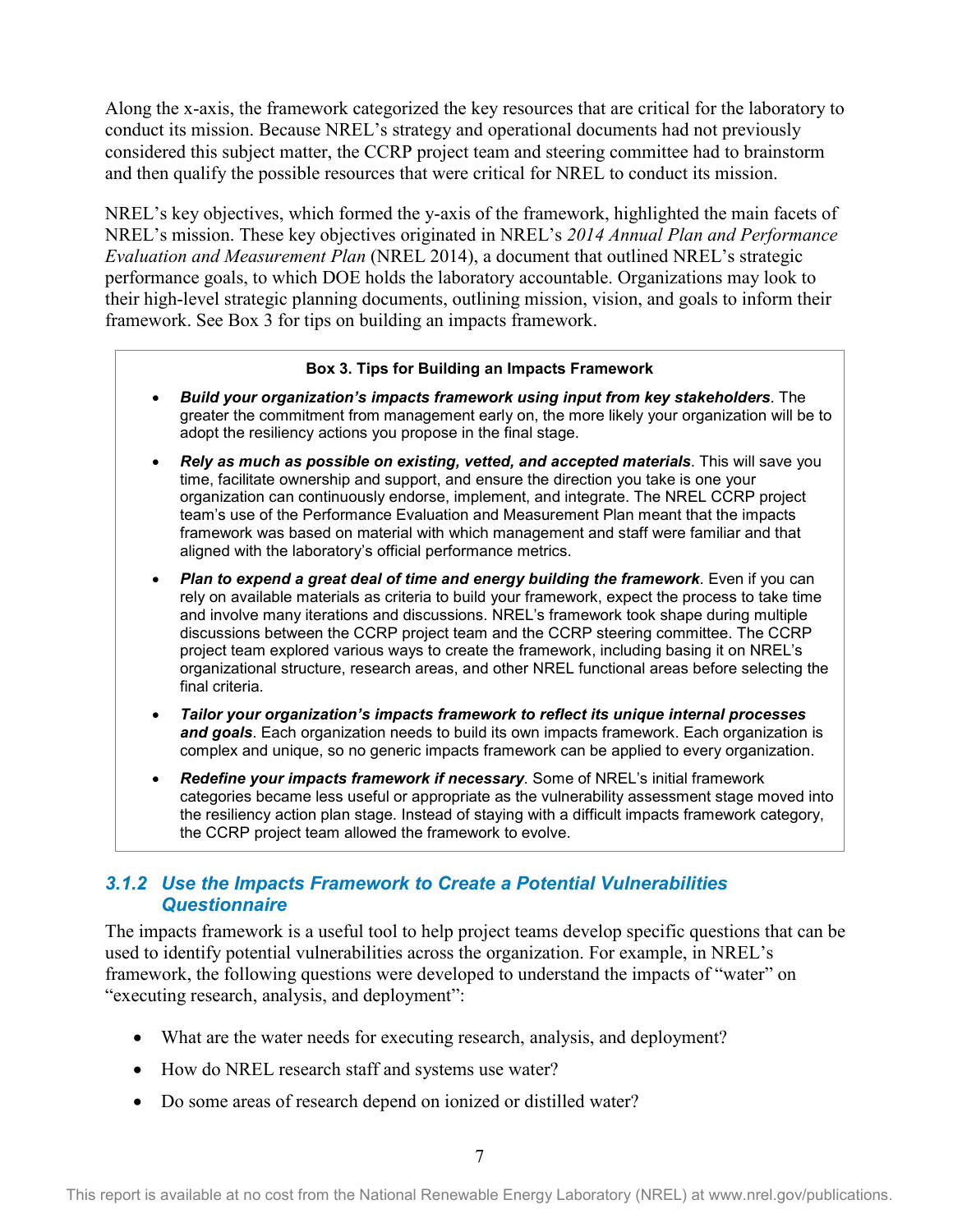Questions like these guided assessment participants and enabled them to engage in the discussion with a broad perspective and brainstorm potential climate vulnerabilities in each cell of the impacts framework matrix. NREL's CCRP project team developed a list of 38 questions for the NREL Potential Vulnerabilities Questionnaire (Vogel 2015a, Appendix D). The questions sparked wideranging discussions with participants about the laboratory and its potential vulnerabilities to climate. See Box 4 for information about introducing climate change into the discussion.

#### **Box 4. Exploring Climate and How It May Change**

To successfully conduct a vulnerability assessment, the participating staff members need to be provided with a basic understanding about climate change. A common, broad understanding of climate change science is essential so they can identify the different ways certain aspects of climate change (e.g., higher temperatures and increased fires) might make your organization vulnerable. For example, participants might need to know that your organization's location near the ocean will likely expose facilities to sea level rise or increasingly intense coastal storms. After your organization's potential vulnerabilities have been identified, project teams will lead a more robust effort to analyze, score, and identify vulnerabilities (Section 3.3).

The level of effort for this initial exploration depends on your organization's resources. A low-level effort could entail a literature review or online research through science-based websites, such as the U.S. National Assessment, that provides basic information on local climate change—historical climate trends, recent observations, and projected changes (see Box 5 for more ideas). A more robust analysis could include detailed climate-related analysis as described in Section 3.3, or working with local climate scientists, such as those at nearby universities, the National Oceanic and Atmospheric Administration Regional Integrated Sciences and Assessments program, or the U.S. Department of the Interior Climate Science Centers. Local climate science experts can be identified online through The U.S. Climate Resilience Toolkit.[3](#page-15-0)

For NREL's effort, climate scientists from the consulting group summarized the latest climate change science as it pertained to NREL, including a high-level overview of observations and projections for the Front Range of Colorado (Vogel et al. 2015a, Appendix B). These same climate change experts also provided more detailed climate change analysis later in the process, during the scoring of potential vulnerabilities. See Section 3.3.1 for more information.

l

<span id="page-15-0"></span><sup>3</sup> "U.S. Climate Resilience Toolkit." *Climate.Gov*. National Oceanic and Atmospheric Administration, Web 10 Feb 2016.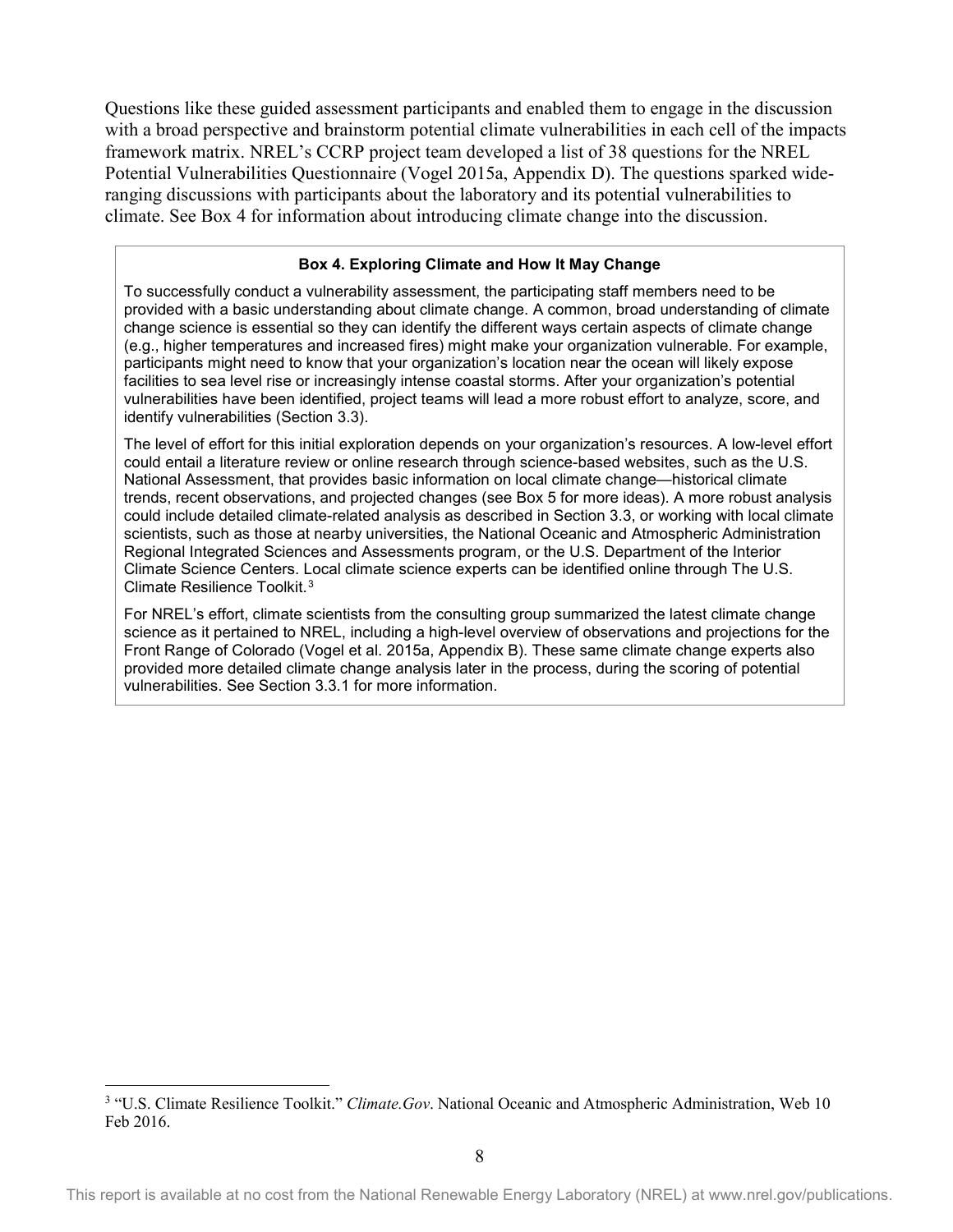#### **Box 5. Tips for Identifying Potential Vulnerabilities**

- *Select focus group participants for their diverse perspectives, interests, and backgrounds*. Place a priority on people who implement activities in their groups and who can identify day-to-day facets of their work that climate change might affect.
- *Be prepared for categorization challenges*. Successful brainstorming relies on an individual's capacity to think in an interdisciplinary and broad manner; synthesizing the resulting information into logical material for scoring purposes can be complex. In NREL's process, the CCRP project team found that the focus groups identified the same potential vulnerabilities but placed them under different key resources. To address this conflict, the project team had to corral the wide-ranging focus group discussions back to fit into the framework that would facilitate a uniform analysis across focus areas.
- *Depending on the size of your organization, you may need to reconvene your focus groups so they can synthesize the information they helped generate*. Engaging internal staff on multiple occasions can help build internal capacity and understanding of resiliency and help ensure a more critical and consistent assessment of vulnerabilities.
- *Facilitation can improve the efficiency and impact of focus group discussions*. This enables the full participation of project team members who are also part of the organization, helps ensure all attendees fully participate in the discussion, and keeps the discussion on track. Facilitators can also help with timekeeping and note-taking. Project team members from NREL's consulting group facilitated the focus groups, took notes, and wrote summaries, where a facilitator was relied on more heavily for steering committee meetings (Vogel et al. 2015a).

### <span id="page-16-0"></span>**3.2 Convene Staff Focus Groups and Brainstorm Potential Vulnerabilities**

In this step of the vulnerability assessment, project teams use the impacts framework as a springboard to brainstorm potential vulnerabilities to climate change. NREL's CCRP project team did this by convening focus group participants who could help explore ways the laboratory might be vulnerable and research the climate variables—for example, maximum temperature and intense precipitation—that were most likely to affect NREL.

### <span id="page-16-1"></span>*3.2.1 Use Staff Focus Groups to Understand Potential Vulnerabilities*

Identifying the ways that an organization is potentially vulnerable to climate is perhaps the most crucial and complex activity in the first stage of a climate preparedness project. The potential vulnerabilities questionnaire discussed in Section 3.1.2 is a useful tool for completing this step. Ultimately, the project team used the information discovered during the staff focus groups to determine how staff members rely on each key resource to accomplish their work and to identify any underlying potential climate vulnerabilities.

Because NREL is a large laboratory, the CCRP project team began by identifying small focus groups (approximately 3-7 staff) of NREL subject matter experts, roughly organized around the key resources identified in the impacts framework, to discuss categories of potential impacts. These focus groups mostly involved staff that were not participating in the steering committee, which could provide representation across NREL organizational disciplines. The CCRP project team worked with steering committee members to select diverse focus group participants who worked at a technical level and who could identify aspects of their work that are affected by climate. Hourlong discussions were held with each group covering a brief project overview, a review of highlevel climate changes for the Front Range of Colorado, and a discussion based on the potential vulnerabilities questionnaire (Section 3.1.2).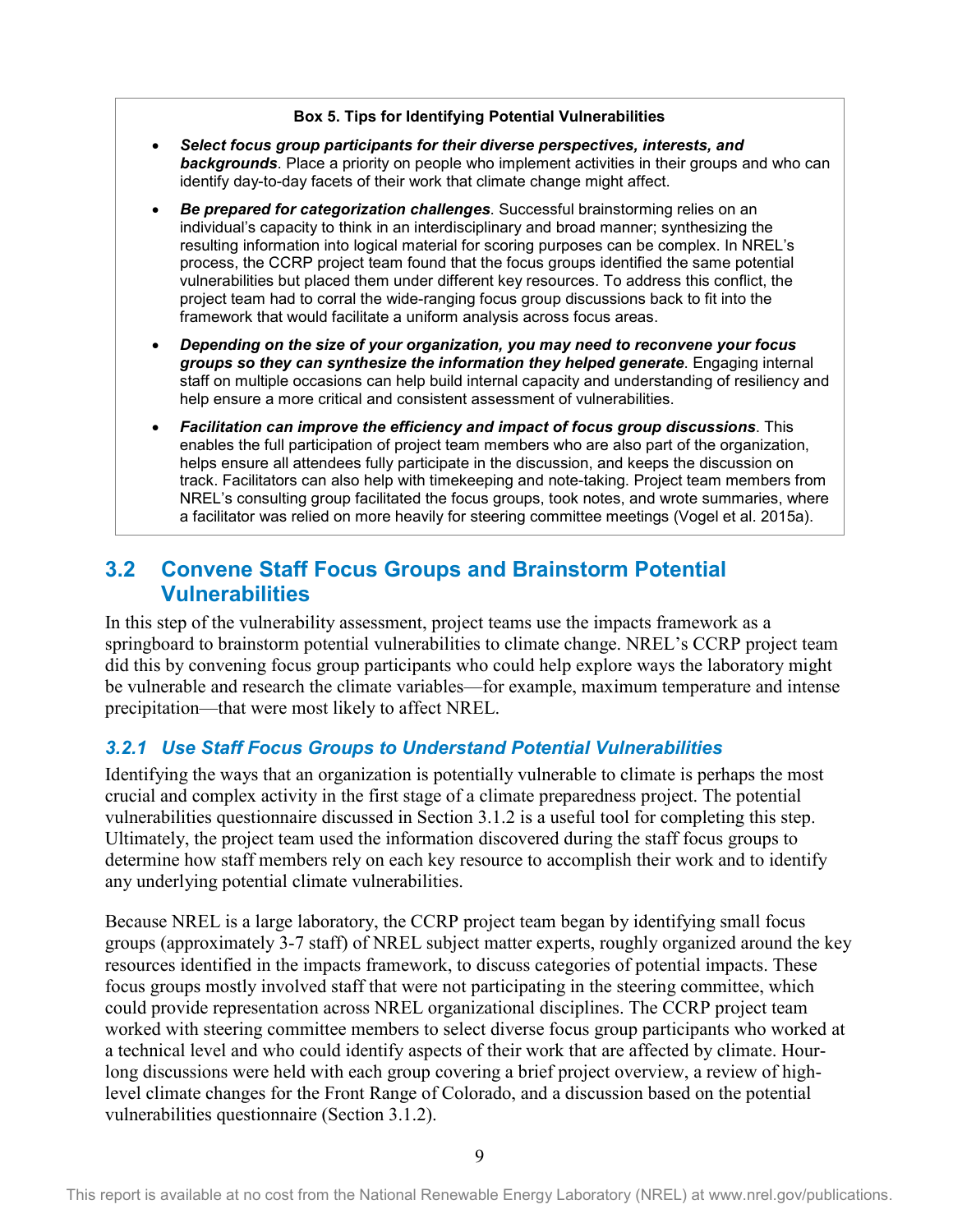The key to eliciting potential vulnerabilities from the group is the participants' consideration of each question in the potential vulnerabilities questionnaire, as well as how they use the key resources in their work every day. This balance of pointed and open-ended questions helped the participants contribute broadly to the focus groups to ensure the "leading questions" did not inadvertently suppress or influence potential discussions. For example, during discussions about water, participants—whether they were researchers, support staff, or operations personnel repeatedly identified their reliance on water to perform their work. This finding helped the CCRP project team identify that NREL's reliance on a single water supplier for each campus was a key vulnerability in NREL's ability to fulfill its mission.

### <span id="page-17-0"></span>*3.2.2 Collate and Synthesize Potential Vulnerabilities*

The next step is to assess the potential vulnerabilities—to group similar concerns, remove redundancy, call out unclear or unfinished discussions, and begin to generally organize potential vulnerabilities for further analysis.

After the focus group meetings, NREL's CCRP project team categorized and discussed the potential vulnerabilities by key resource, as identified in the framework. This step took significant time to complete because conversations in the focus groups were intentionally free form and information had to be clarified or reconciled through some back and forth dialogue. However, structuring it in this way resulted in a comprehensive list of potential vulnerabilities for the laboratory. To view the final analysis and discussion of NREL's potential vulnerabilities, see Vogel et al. (2015a); for tips on identifying and collating potential vulnerabilities, see Box 5.

### <span id="page-17-1"></span>**3.3 Score Potential Vulnerabilities and Identify the Highest Risk Vulnerabilities**

Once the project team members have a broad understanding of the ways in which your organization may be vulnerable to climate change, they can conduct a focused exploration of potential climate changes that might affect your organization, along with the associated risks. Climate variables that are specific to your region should be identified, such as precipitation, extreme events, temperature, wind, and sea level rise. This effort should:

- Be specific to the organization's geographic area
- Include the direction and severity of potential changes
- Determine how those changes might interact with the organization's potential vulnerabilities.

Next, project teams should complete a risk analysis about the potential vulnerabilities, taking into account the magnitude of consequences should a vulnerability occur, and understanding the likelihood of the associated climate variable to change. Once this risk analysis has been completed, identified vulnerabilities can be categorized into highest risk vulnerabilities and lower tier vulnerabilities. The team may decide that some low-risk vulnerabilities may not be worth further consideration.

### <span id="page-17-2"></span>*3.3.1 Understand Climate, Climate Change, and Associated Vulnerabilities*

In this step, project teams develop a greater understanding of:

• Historical climate in their area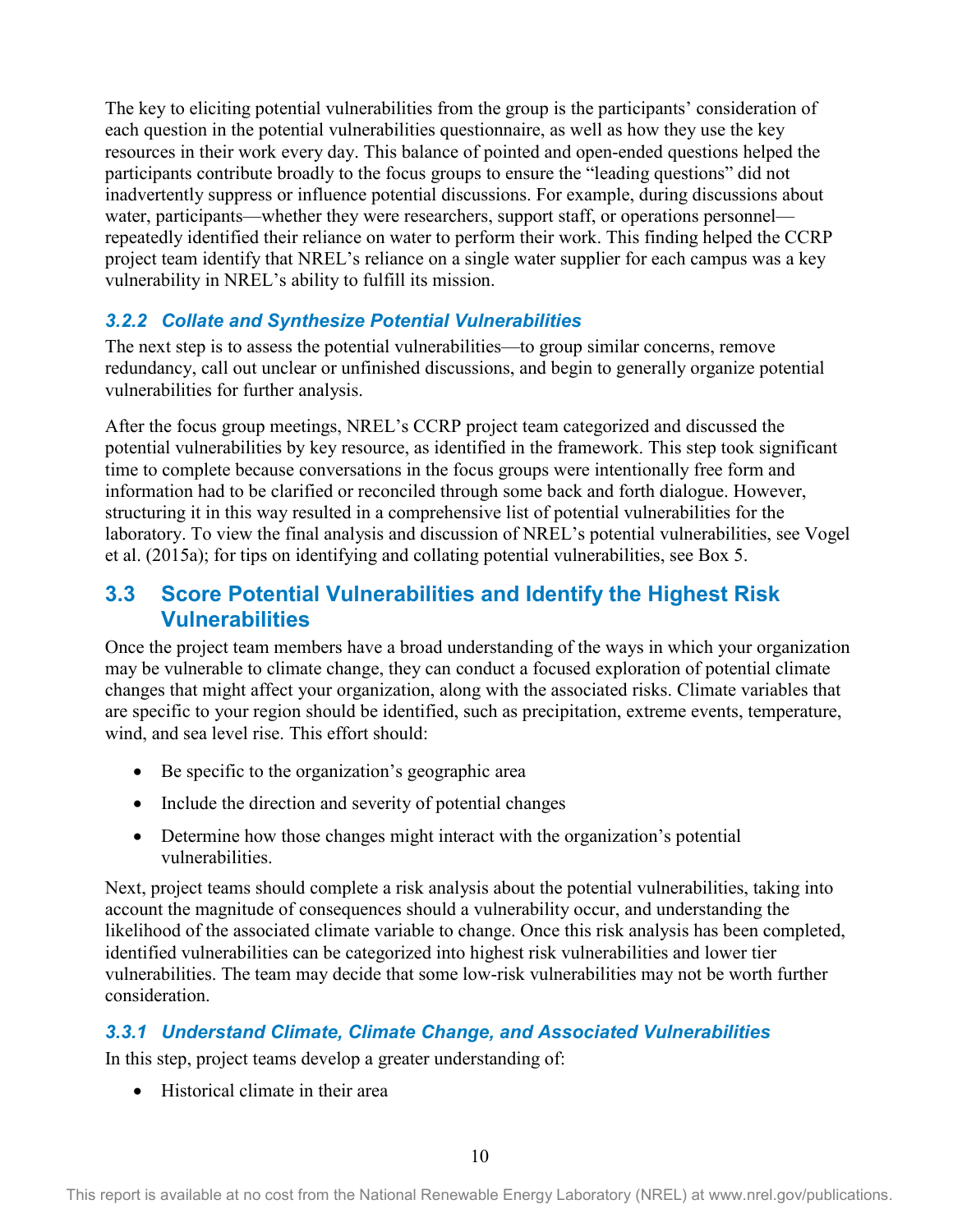- How the area's climate is already changing, based on records of observed changes; this is called *observational climate data*
- How the area's climate is projected to change in the future, based on climate model output; this is called *projected climate data*
- How likely these changes are on a variable-by-variable basis (e.g., an increase in temperature may be virtually certain; whereas the likelihood that precipitation will increase or decrease is typically far less certain).

Frequently, project teams enlist climate change scientists who have experience working in an applied setting; for example, NREL hired a consulting group with strong connections to local climate scientists. If the organization's project team does not plan to bring an adaptation consultant onboard, local climate scientists can be contacted in other ways. For example, government agencies, academic institutions, research organizations, and nonprofit organizations are all good places to turn for advice about finding local climate scientists with experience in an applied setting. Organizations that cannot work with outside climate experts should refer to Box 6.

#### **Box 6. When Outside Climate Expert Resources Are Not Available**

If your organization does not have sufficient resources to hire a climate scientist and you cannot find someone who can offer services without a fee, you can also research the information you need from published sources through a literature review. A great deal of information is available on a global or national scale—for example, you might start with publications by the Intergovernmental Panel on Climate Change or the U.S. National Assessment. However, finding sound regional and local resources can be more difficult. A good place to start is the local university or municipality environmental resources, water resources, or sustainability division; some cities have begun to prepare for climate change and may have local summary information available. If local resources are lacking, look for state-level planning departments; many states have written climate change preparedness, adaptation, or resiliency action plans that may help you begin. Regional efforts are also becoming more common. However, many of these resources may not be able to provide one key piece of information you will need: the likelihood of particular climate variables changing.

### <span id="page-18-0"></span>*3.3.2 Determine Potentially Relevant Climate Variables and Their Likelihood*

Next, the organization's project team or outside climate experts determine which relevant climate variables are changing or are projected to change and how likely those changes are to occur.

Table 2 shows a list of potential climate variables for NREL as identified by the CCRP project team. Climate experts from the consulting group assigned a score for the likelihood that specific climate variables will change along the Front Range of Colorado; this likelihood score appears in the final column of Table 2 (note that the likelihood scores are regionally specific). If published literature and climate models generally demonstrated strong agreement about the direction and degree of change for a variable, the climate experts gave it a higher likelihood of occurrence. If the models and literature showed less agreement about the direction and degree of change for a variable, it received a lower likelihood of occurrence. In addition to the typical scores of low, medium, and high, the climate experts included low-to-medium and medium-to-high because this nuance was necessary to accurately reflect the state of the science. Based on NREL's experience with this process, limiting the number of likelihood categories would be recommended for a more simplified analysis.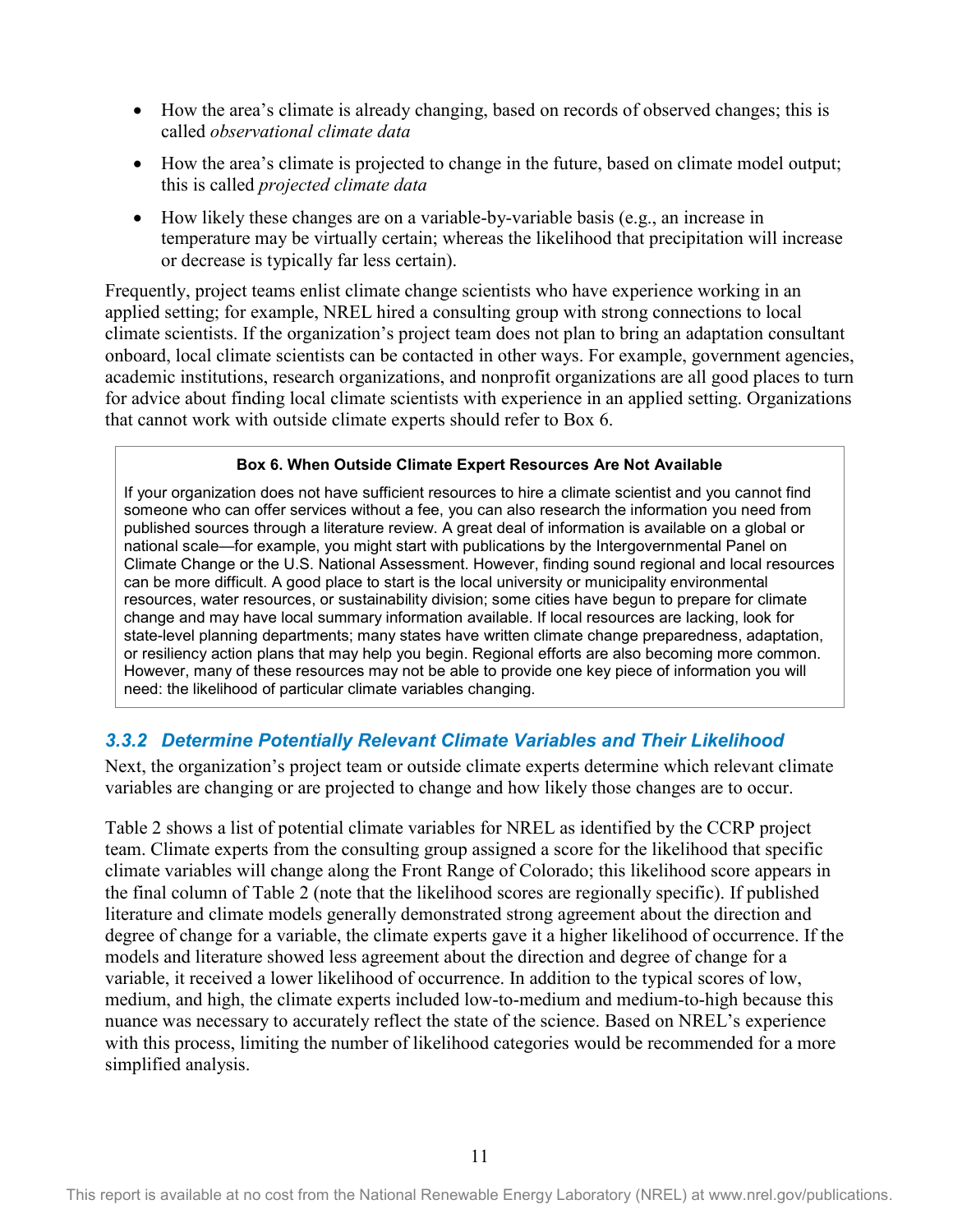#### **Table 2. NREL's Climate Variables of Concern and Associated Likelihood of Changing**

<span id="page-19-1"></span>Colors indicate the likelihood of change, from red (high likelihood) through yellow (low likelihood).

| <b>Climate Variable</b>                                                                                                                                                                                                                                                                                                                                    | Likelihood     |
|------------------------------------------------------------------------------------------------------------------------------------------------------------------------------------------------------------------------------------------------------------------------------------------------------------------------------------------------------------|----------------|
| Increased annual average temperatures<br>Increased extreme heat events<br>Earlier peak stream flows<br>Increased likelihood of fire and longer fire season<br>Increased minimum nighttime temperatures                                                                                                                                                     | <b>High</b>    |
| Increased intensity of summer rainfall<br>Increased intensity of winter storms<br>Increased drought intensity<br>Increased evapotranspiration<br>Changes in lightning patterns and longer lightning seasons<br>Reduction in late summer stream flow<br>Reduction in raw water quality<br>Higher particulate loading<br>Increased intensity of storm events | Medium-to-high |
| Increased pollen count<br>Landslides                                                                                                                                                                                                                                                                                                                       | <b>Medium</b>  |
| Increased likelihood of ice storms                                                                                                                                                                                                                                                                                                                         | Low-to-medium  |
| Shifts in annual and seasonal precipitation amounts<br>Changes in total annual stream flows<br>Changes in wind patterns                                                                                                                                                                                                                                    | Low            |

#### <span id="page-19-0"></span>*3.3.3 Associate Climate Variables with Potential Vulnerabilities*

In this step, the project team developed a table for each potential vulnerability to methodically examine every climate variable. See Table 3 for an example. The key to undertaking this analysis is to look at every potential vulnerability from a broad perspective. Some associations between climate variables and potential vulnerabilities will have become clear during the staff focus group discussions, but some are more elusive. For example, a change to lightning patterns in the area might not immediately seem that it would affect NREL's energy supply. However, if changing lightning patterns leads to more lightning strikes and downed power lines, NREL's single energy supplier could experience power disruptions that would be problematic for laboratory operations.

<span id="page-19-2"></span>

| <b>VUINGRADINTY against Potentially Relevant Climate Variables</b> |                                                                                                                                                                                                |  |  |  |  |
|--------------------------------------------------------------------|------------------------------------------------------------------------------------------------------------------------------------------------------------------------------------------------|--|--|--|--|
| <b>Potentially Relevant Climate Variable</b>                       | <b>Potential vulnerability: NREL has only one electricity</b><br>supplier and depends on electricity to support mission-<br>critical activities (e.g. power to buildings, IT<br>connectivity). |  |  |  |  |
| Increased annual average temperatures                              | J                                                                                                                                                                                              |  |  |  |  |
| Increased extreme heat events                                      |                                                                                                                                                                                                |  |  |  |  |
| Earlier peak stream flows                                          |                                                                                                                                                                                                |  |  |  |  |
| Increased likelihood of fire and longer fire<br>season             |                                                                                                                                                                                                |  |  |  |  |

#### **Table 3. Example Table to Help Check a Potential Vulnerability against Potentially Relevant Climate Variables**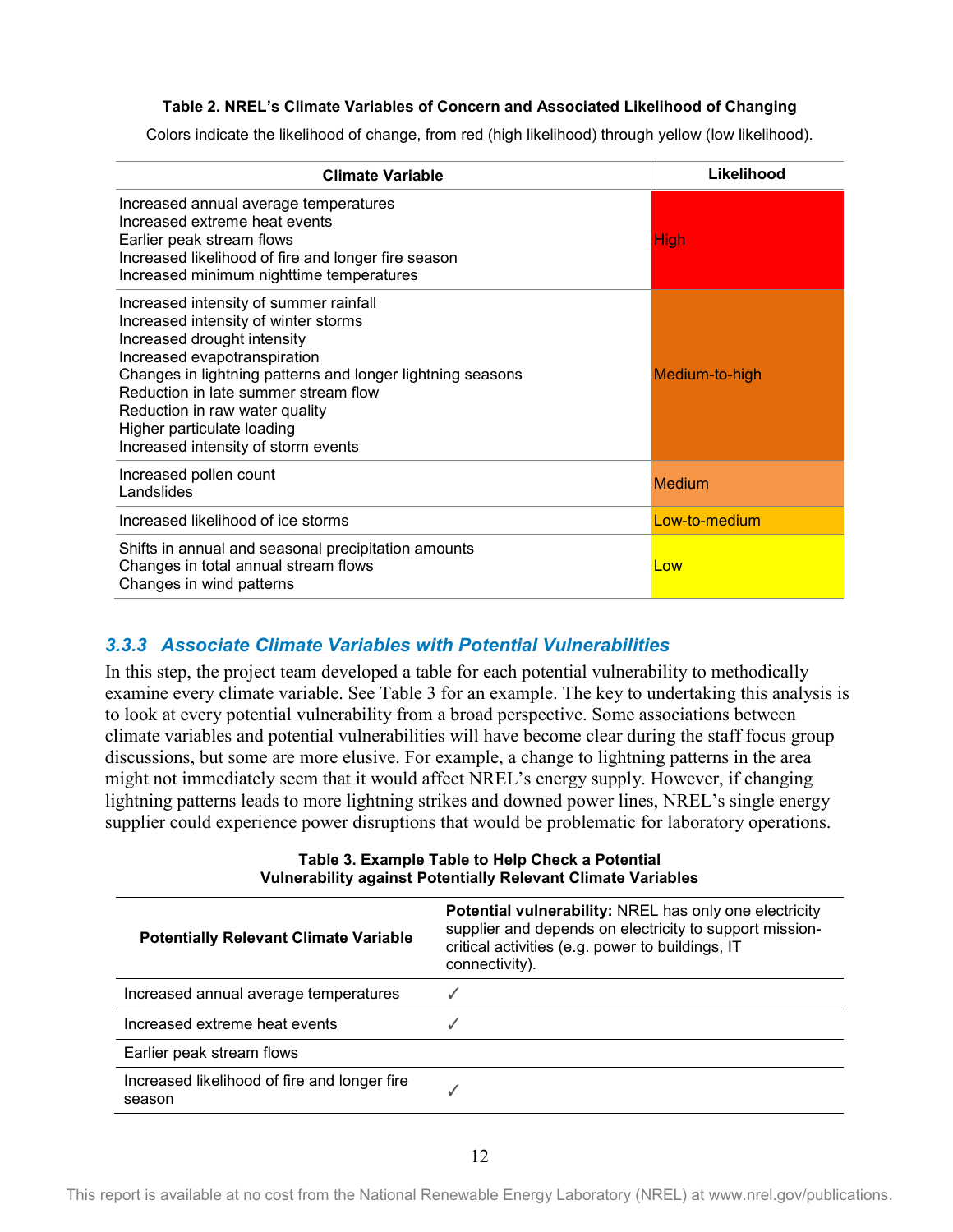#### **Potentially Relevant Climate Variable**

**Potential vulnerability:** NREL has only one electricity supplier and depends on electricity to support missioncritical activities (e.g. power to buildings, IT connectivity).

| Increased minimum nighttime temperatures                      |   |
|---------------------------------------------------------------|---|
| Increased intensity of summer rainfall                        | ✓ |
| Increased intensity of winter storms                          |   |
| Increased drought intensity                                   |   |
| Increased evapotranspiration                                  |   |
| Changes in lightning patterns and longer<br>lightning seasons |   |
| Reduction in late summer stream flow                          |   |
| Reduction in raw water quality                                |   |
| Higher particulate loading                                    |   |
| Increased intensity of storm events                           |   |
| Increased pollen count                                        |   |
| Landslides                                                    |   |
| Increased likelihood of ice storms                            | ✓ |
| Shifts in annual and seasonal precipitation<br>amounts        |   |
| Changes in total annual stream flows                          |   |
| Changes in wind patterns                                      |   |

### <span id="page-20-0"></span>*3.3.4 Score Potential Vulnerabilities for Magnitude of Consequence*

Next, organizations score the potential vulnerabilities by the magnitude of their consequences. NREL's CCRP project team defined *consequence* as the impact on the key resource in question, should the potential vulnerability occur—specifically the potential vulnerability's effects on:

- Internal research and operations, including the scope and duration of service interruptions, NREL's reputation in the community, and the potential to encounter regulatory problems
- Capital and operating costs, including all capital and operating costs and revenue implications caused by the climate change impact
- NREL staff (including total number of staff)
- Health of NREL staff, including worker safety
- The environment, including the release of toxic materials, biodiversity, changes to the area's ecosystem, and impacts on adjacent historic sites.

The CCRP project team modeled these categories on a vulnerability assessment process that was performed for infrastructure in New York City (Major and O'Grady 2010). Based on the understanding of the consequence of each potential vulnerability, the CCRP project team considered the consequences for these five categories and assigned a high, medium, or low consequence score to the potential vulnerabilities: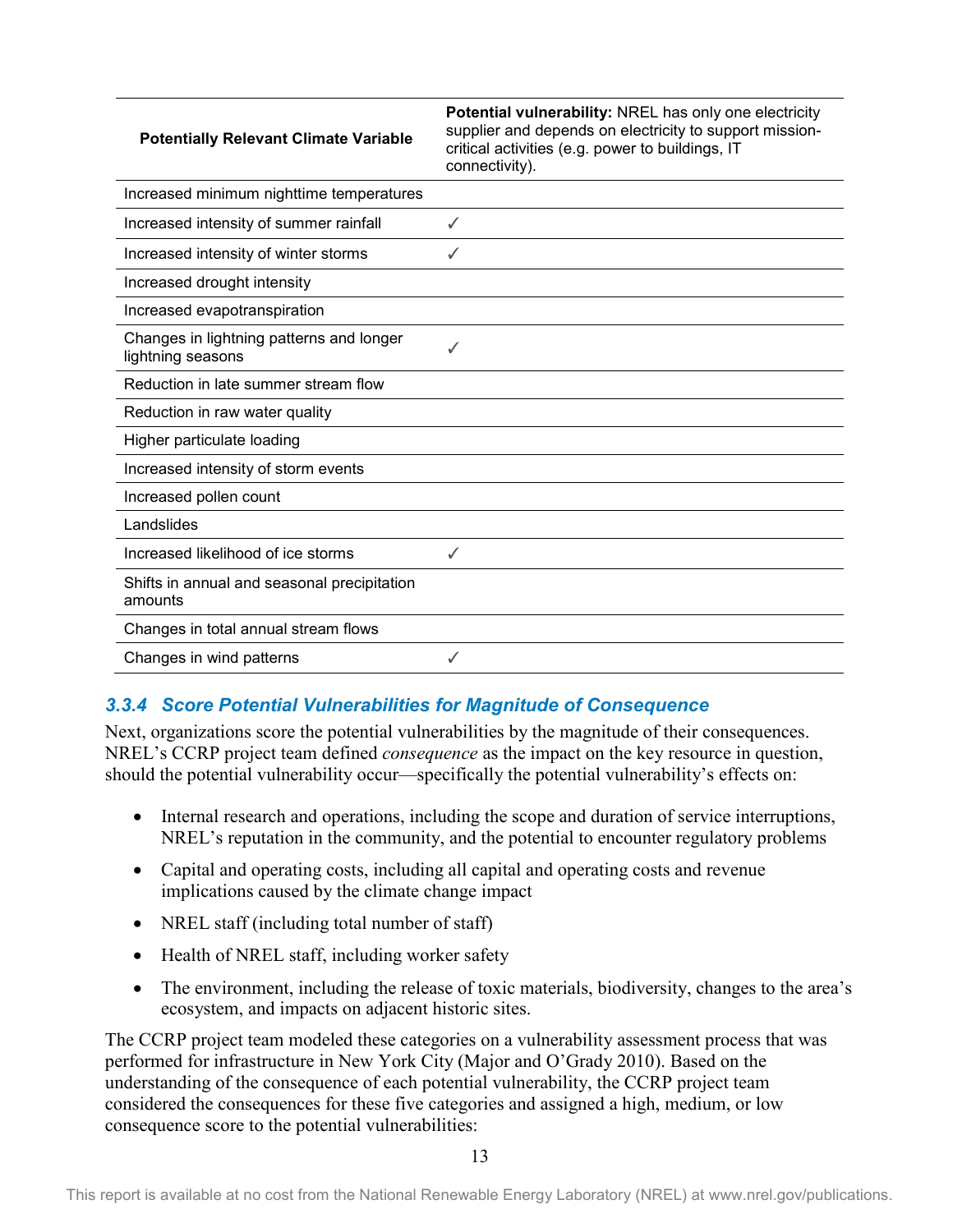- A *high magnitude of consequence* score meant that if the potential vulnerability occurred, NREL's key objectives would be significantly impacted. For example, NREL depends on water across the organization, but it relies on a single water provider to supply both sites. Service interruptions would hinder the ability for the majority of NREL's staff to perform their work and would have serious implications for NREL's ability to achieve its Key Objectives 1 and 3 in the framework; hence, water supply was assigned a high consequence score.
- A *medium magnitude of consequence* score meant that if the potential vulnerability occurred, NREL's three key objectives would be moderately impacted.
- A *low magnitude of consequence* score meant that if the potential vulnerability occurred, NREL's three key objectives would suffer no major effect, or an in-place backup system could cover the failure.

Each organization may define and approach the analysis of consequence differently, according to its unique operating conditions and impacts framework.

### <span id="page-21-0"></span>*3.3.5 Score Potential Vulnerabilities for Risk and Determine Overall Risk*

The final step in scoring each potential vulnerability is to assess it for risk. This requires project teams to combine the climate variable likelihood score (Section 3.3.2) and the consequence score (Section 3.3.4). NREL's CCRP project team used the risk score matrix shown in Figure 1.



**Likelihood** 

**Figure 1. NREL's risk score matrix**

<span id="page-21-1"></span>NREL's CCRP project team first assigned a risk score to each potential vulnerability/climate variable combination and then used those risk scores to determine an overall risk score for each vulnerability. Most potential vulnerabilities at NREL were associated with more than one climate variable. At this point the vulnerability is no longer referred to as "potential" because the risk score or overall risk score can be used to categorize vulnerabilities into highest risk vulnerabilities and lower tier vulnerabilities. Some low-risk vulnerabilities may not be worth further consideration.

Because NREL's CCRP project team did not want to weight particular climate impacts,<sup>[4](#page-21-2)</sup> it assigned overall risk based on the highest risk score associated with any relevant climate variable. A

l

<span id="page-21-2"></span><sup>4</sup>The NREL CCRP project team did not do this weighting because it had no basis to prioritize one potential climate change over another. However, an organization that is concerned with particular climate impacts may want to consider weighting or eliminating certain potential vulnerability/climate variable combinations.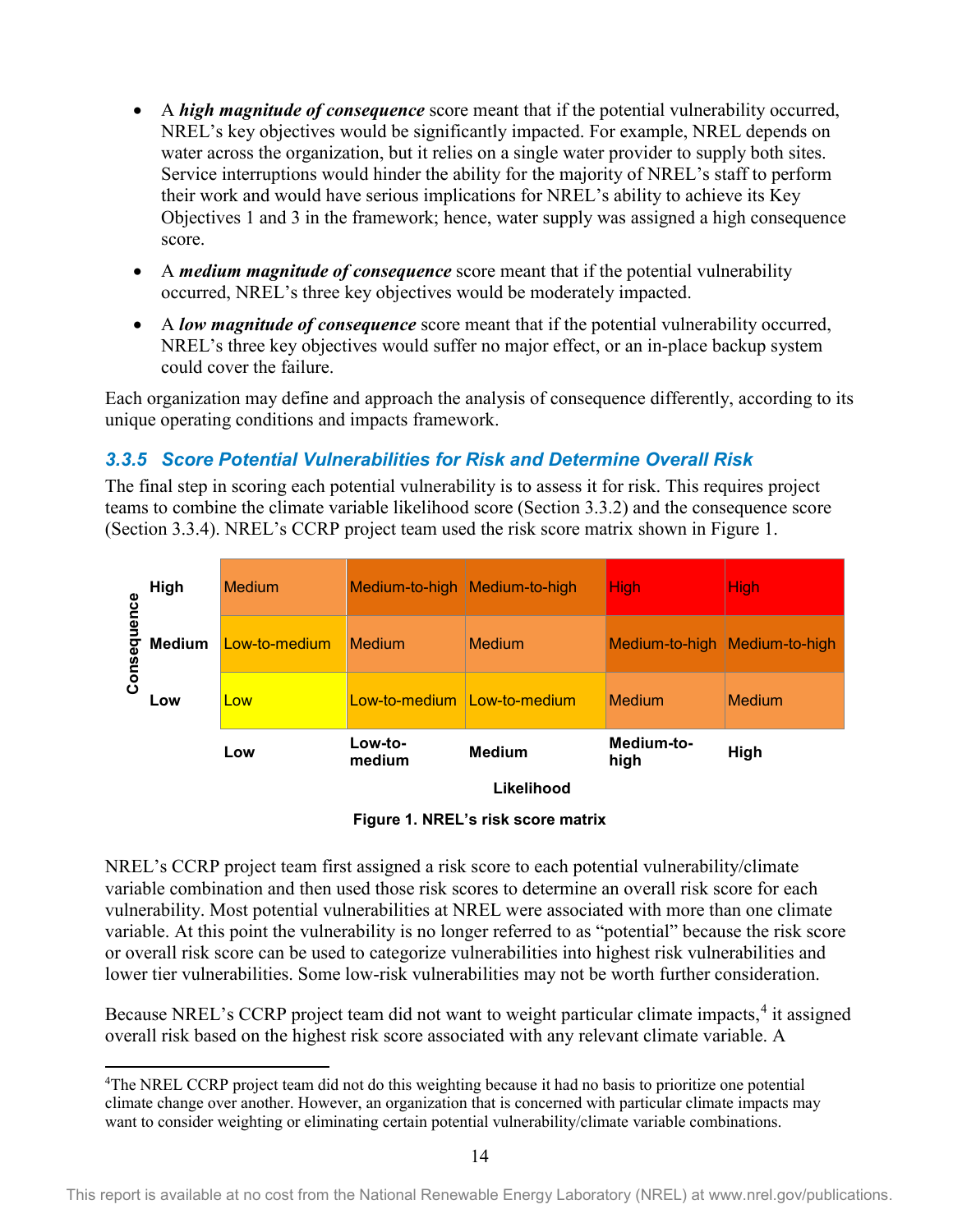relatively simple example appears in Table 4. In this example, the single workforce vulnerability, *Staff may not be able to conduct outdoor research and other outdoor work activities*, was associated with two climate variables: lightning and heat events. These two variables received individual risk scores, which in turn informed the overall risk score associated with the vulnerability:

- *Risk score.* To establish a risk score for each potential vulnerability/climate variable combination, the CCRP project team used the risk matrix in Figure 1 to average the consequence and likelihood scores. When a score fell between two possible categories, the team chose the higher of the two to determine a risk score. For example, if a potential vulnerability received a *high consequence* and a *low-to-medium likelihood* score, the team gave it a *medium-to-high risk* score.
- *Overall risk score.* To determine an overall risk score for each vulnerability, the CCRP project team compared the risk scores associated with each potential vulnerability/climate variable combination and then used the highest risk score for the vulnerability. This means the project team did not prioritize amongst climate variables. For example, if a vulnerability was associated with three climate variables, and the risk score associated with two ranked as *low-to-medium risk* and with one as *medium-to-high risk*, the team ranked the overall risk as *medium-to-high overall risk*.

<span id="page-22-1"></span>

| Vulnerability                                    | <b>Consequence</b> | <b>Climate Variable</b>                                        | Likelihood         | <b>Risk</b><br><b>Score</b> | <b>Overall Risk</b><br><b>Score</b> |
|--------------------------------------------------|--------------------|----------------------------------------------------------------|--------------------|-----------------------------|-------------------------------------|
| Staff may not be<br>able to conduct<br>outdoor   | <b>Medium</b>      | Increased lightning<br>patterns and longer<br>lightning season | Medium-to-<br>high | Medium-to-<br>high          | Medium-to-                          |
| research and<br>other outdoor<br>work activities |                    | Increased extreme<br>heat events                               | <b>High</b>        | Medium-to-<br>high          | high                                |

#### **Table 4. Example Table Showing Vulnerability to the Workforce and its Scoring**

In addition to the risk scores, NREL's CCRP project team also wrote a narrative that described the vulnerabilities under each key resource, the climate variables associated with those vulnerabilities, and how changes to particular climate variables might prompt the vulnerability. For example, NREL's key resource of its *workforce* had one vulnerability*: Staff may not be able to conduct outdoor research and other outdoor work activities*. The CCRP project team found that increased lightning patterns, a longer lightning season, and increased extreme heat events would pose a vulnerability because workers would seek shelter from lightning and extreme heat and would therefore be unable to complete their work. To review the complete narrative for each vulnerability, see Vogel et al (2015a).

### <span id="page-22-0"></span>**3.4 Finalize the List of Highest Risk Vulnerabilities**

Once an organization's vulnerabilities are scored, the project team can synthesize the information and identify the highest risk vulnerabilities to carry into the next stage of the project—the resiliency action plan.

The NREL CCRP project team decided that vulnerabilities with a *medium-to-high* or *high overall risk* score would continue to the next phase, vulnerabilities that received a *medium overall risk*  score would be good candidates to consider in a future round of resiliency planning, and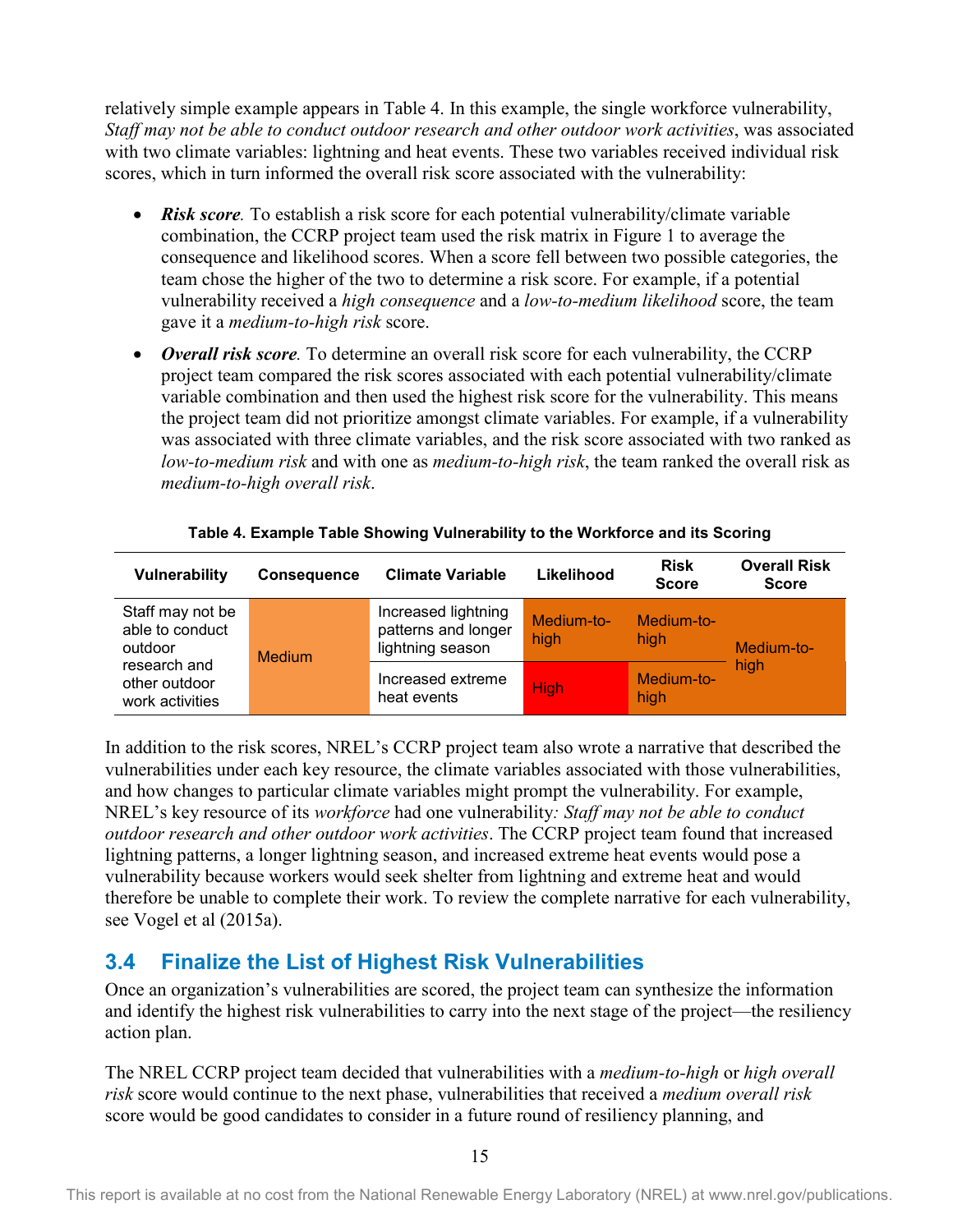vulnerabilities that received a *low* or *low-to-medium overall risk* score should be monitored over time without immediate action. Each organization will have different thresholds for which vulnerabilities require immediate action versus those that can be postponed for future efforts.

NREL's CCRP project team concluded the vulnerability assessment stage of the project with the nine vulnerabilities shown in Table 5. The team then carried these risks into the resiliency action planning phase.

<span id="page-23-0"></span>

| Key<br><b>Resource</b>  | <b>Vulnerability</b>                                                                                                                                | <b>Overall Risk</b><br><b>Score</b> |  |  |  |
|-------------------------|-----------------------------------------------------------------------------------------------------------------------------------------------------|-------------------------------------|--|--|--|
| Water                   | NREL has only one water supplier for each campus and no backup<br>options                                                                           | <b>High</b>                         |  |  |  |
|                         | NREL may not be able to continue to rely on evaporative cooling<br>and chillers                                                                     | Medium-to-high                      |  |  |  |
| Energy                  | NREL has only one electricity supplier and depends on electricity to<br>support mission-critical activities, including IT connectivity              |                                     |  |  |  |
| Physical                | Landslides may occur because the STM buildings are close to the<br>mesa slope                                                                       | <b>High</b>                         |  |  |  |
| space                   | Site flooding may occur because the STM has poor drainage                                                                                           | Medium-to-high                      |  |  |  |
|                         | Damage to climate-sensitive equipment may disrupt research                                                                                          | Medium-to-high                      |  |  |  |
| Site access             | Key staff may not be able to access NREL's sites to respond to<br>emergencies and conduct research; some situations may require<br>staff redundancy | Medium-to-high                      |  |  |  |
| Workforce               | Staff may not be able to conduct outdoor research and other<br>outdoor work activities                                                              | Medium-to-high                      |  |  |  |
| Research and<br>mission | NREL's reputation as a sustainable campus may be damaged                                                                                            | Medium-to-high                      |  |  |  |

|  | Table 5. NREL Vulnerabilities with Highest Overall Risk Scores |  |  |  |
|--|----------------------------------------------------------------|--|--|--|
|  |                                                                |  |  |  |

STM: South Table Mountain campus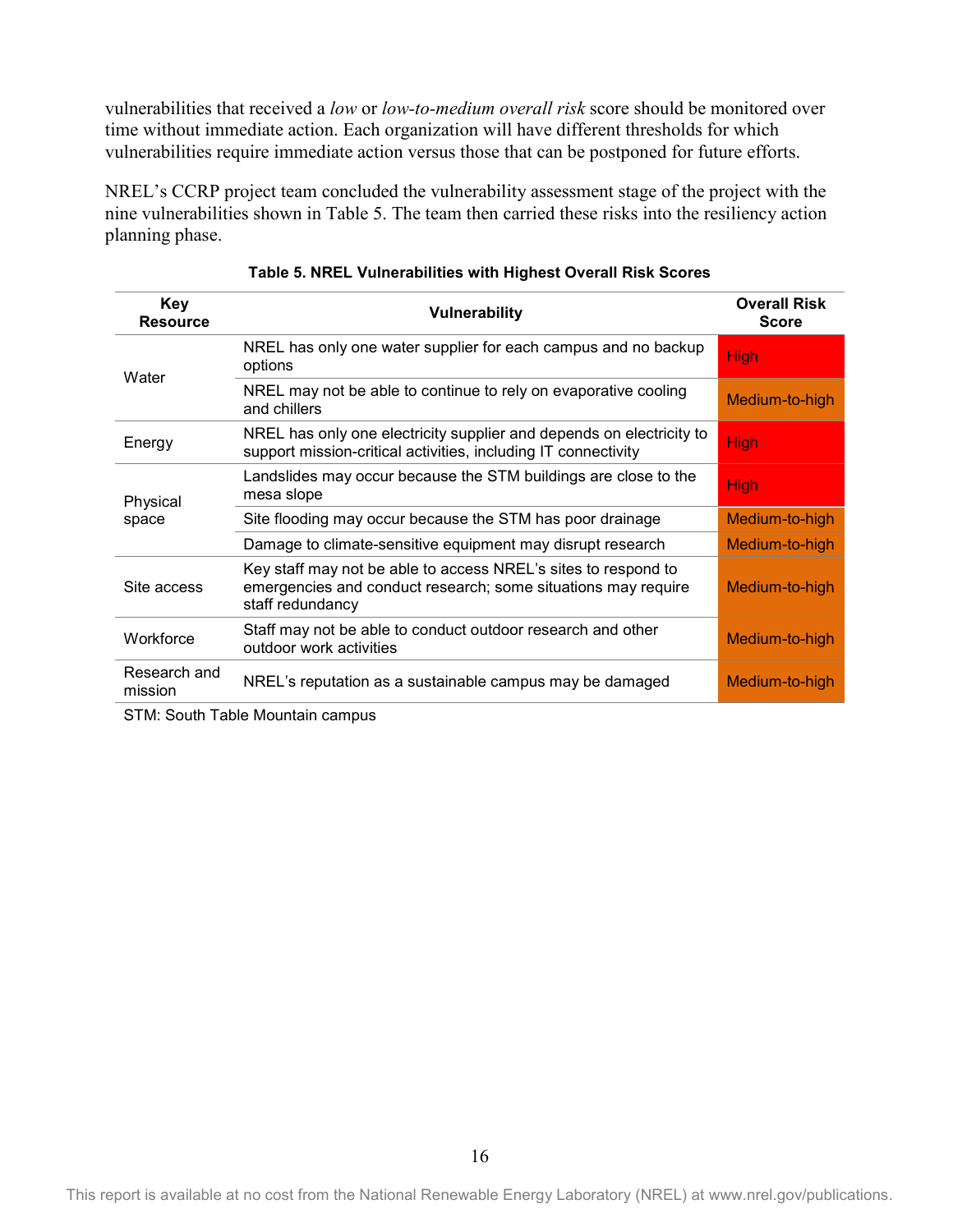## <span id="page-24-0"></span>**4 Identify Resiliency Actions**

The goal of a resiliency action plan is to explore resiliency actions that an organization can implement to address the highest risk vulnerabilities. NREL's CCRP project team followed a stepby-step approach to completing the resiliency action plan, as further detailed in Section 4.1 through Section 4.5. The general steps included:

- 1. Categorize the organization's vulnerabilities to determine the best path forward for each.
- 2. Use staff focus groups to explore potential resiliency actions, then collate and synthesize the resulting actions.
- 3. Evaluate and score the resiliency actions and recommend next steps for each.
- 4. Finalize a list of resiliency action plans for decision makers to explore.

## <span id="page-24-1"></span>**4.1 Categorize the Vulnerabilities**

One way to identify next steps for addressing an organization's highest risk vulnerabilities is to categorize them according to an action. NREL's CCRP project team assigned one of the following four path categories to each vulnerability:

- *Transfer* the risk of the vulnerability to another party
- *Avoid* the risk by removing the root cause of the vulnerability
- *Accept* the risk associated with the vulnerability and purposefully choose to do nothing
- *Mitigate* the risk by taking steps to reduce the consequence of the vulnerability.

Table 6 presents the risk categorization for each of the nine vulnerabilities that progressed from NREL's vulnerability assessment stage.

<span id="page-24-2"></span>

| <b>Vulnerability</b>                                                                                                                                | <b>Overall Risk</b><br><b>Score</b> | <b>Risk</b><br>Categorization |
|-----------------------------------------------------------------------------------------------------------------------------------------------------|-------------------------------------|-------------------------------|
| NREL has only one water supplier for each campus and no<br>backup options                                                                           | <b>High</b>                         | Mitigate                      |
| NREL may not be able to continue to rely on evaporative cooling<br>and chillers                                                                     | Medium-to-high                      | Mitigate                      |
| NREL has only one electricity supplier and depends on electricity<br>to support mission-critical activities, including IT connectivity              | <b>High</b>                         | Mitigate                      |
| Landslides may occur because the STM buildings are close to the<br>mesa slope                                                                       | <b>High</b>                         | Mitigate                      |
| Site flooding may occur because the STM has poor drainage                                                                                           | Medium-to-high                      | Mitigate                      |
| Damage to climate-sensitive equipment may disrupt research                                                                                          | Medium-to-high                      | Mitigate                      |
| Key staff may not be able to access NREL's sites to respond to<br>emergencies and conduct research; some situations may require<br>staff redundancy | Medium-to-high                      | Mitigate                      |

#### **Table 6. NREL Risk Categorization for Vulnerabilities with the Highest Overall Risk Scores**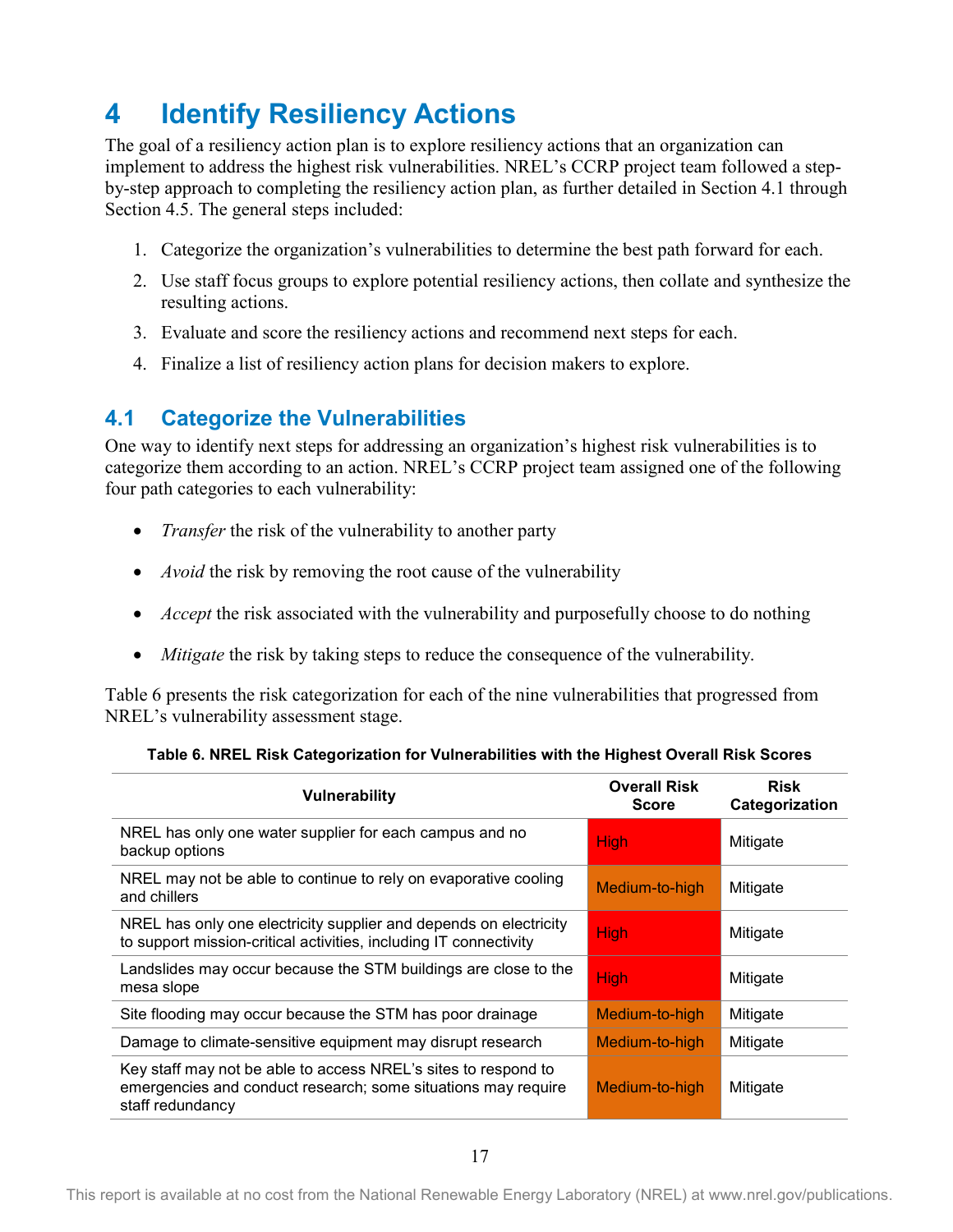| <b>Vulnerability</b>                                                                   | <b>Overall Risk</b><br><b>Score</b> | <b>Risk</b><br>Categorization |
|----------------------------------------------------------------------------------------|-------------------------------------|-------------------------------|
| Staff may not be able to conduct outdoor research and other<br>outdoor work activities | Medium-to-high                      | Mitigate                      |
| NREL's reputation as a sustainable campus may be damaged                               | Medium-to-high                      | Accept                        |

Eight of the nine vulnerabilities were assigned to the *mitigate* category, and one vulnerability, *NREL's reputation as a sustainable campus may be damaged*, was assigned to the *accept* category, with no action needed.<sup>[5](#page-25-2)</sup> Organizations may wish to quickly review their identified vulnerabilities against the four potential path categories but not spend extensive time on this step, as in NREL's experience the majority of its vulnerabilities were assigned to be mitigated.

## <span id="page-25-0"></span>**4.2 Explore Potential Resiliency Actions**

l

In this step, organizations (1) identify potential resiliency actions by convening staff focus groups to brainstorm and explore ideas, and (2) evaluate the resulting information through a process of synthesis and analysis.

### <span id="page-25-1"></span>*4.2.1 Use Staff Focus Groups to Explore Resiliency Actions*

In this step, organizations should turn to their internal technical experts to determine potential resiliency actions that can be used in response to their organization's vulnerabilities. Staff generally have the best handle on the problems that systems and resources face, as well as potential solutions. One effective way to reach out to staff and get their ideas is through staff focus groups. Section 3.2.1 recommends that these groups be a representative cross section of an organization's personnel.

NREL's CCRP project team held six small focus groups with high-level technical participants. Almost half the staff who participated in the resiliency phase also took part in the vulnerability assessment. Additional personnel were also included in the resiliency exercise because participants had specific areas of implementation expertise. Each focus group was based around a particular vulnerability or two related vulnerabilities. For example, one focus group examined two vulnerabilities, water supply and reliance on evaporative cooling, because of their common focus on water.

Each one-hour focus group meeting took place in person and had a designated facilitator and a designated note taker. The CCRP project team began the resiliency focus group discussions with a quick overview of the project, its status, and the vulnerability in question. The focus groups then discussed the potential resiliency actions through the lens of three evaluation criteria: effectiveness, feasibility, and cost.

- *Effectiveness* was the resiliency action's capacity to reduce the vulnerability's overall risk (see Section 3.3.5 for information about overall risk).
- *Feasibility* was a measure of whether the resiliency action could be implemented, both technically and organizationally.

<span id="page-25-2"></span><sup>5</sup> NREL's CCRP project team determined that some resiliency actions that may be considered less sustainable, such as the use of traditional air conditioners in lieu of evaporative coolers to reduce water demands, may be unavoidable and the associated damage to NREL's reputation would be slight. Thus, the risk to NREL's reputation was the one vulnerability that the team assigned to the *accept* category.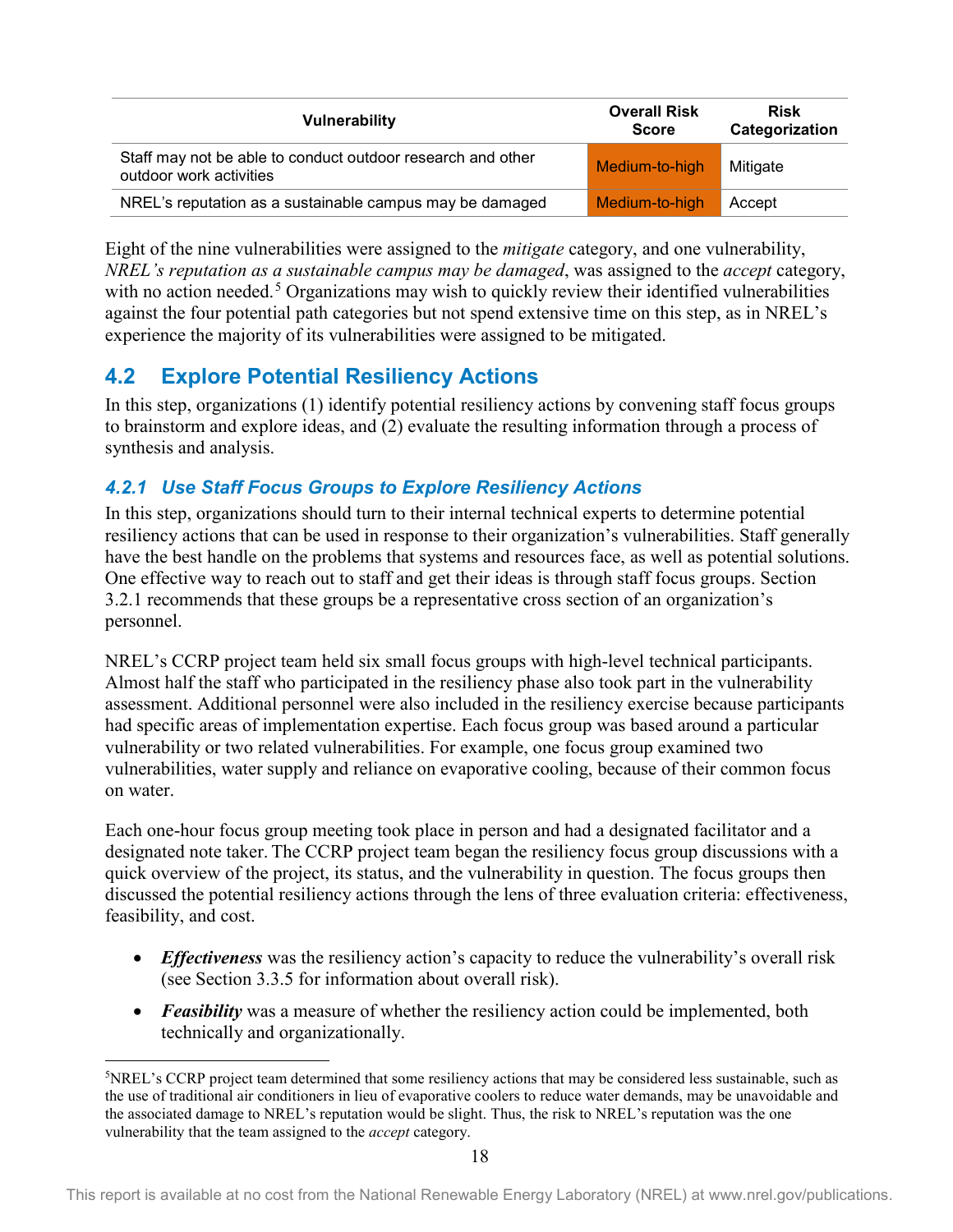• *Cost* was the monetary outlay that a particular action would require.

The CCRP project team later used these discussions as a springboard to score the resiliency actions against each of the three evaluation criteria (Section 4.2.2). A project team that undertakes a resiliency action plan should thoughtfully determine the most important evaluation criteria; additional or alternative criteria could include unintended costs, additional benefits, implementation timing, flexibility, and robustness against a variety of potential climate conditions. See Box 7 for tips to involve staff in identifying resiliency actions.

#### **Box 7. Tips for Involving Staff in Identifying Resiliency Actions**

- *Provide resiliency focus group participants with descriptions of each vulnerability, the associated climate variables, the likelihood, consequence, risk, and overall risk scores for each vulnerability ahead of time*. The NREL CCRP project team implemented two stages—the vulnerability assessment and the resiliency action plan—as distinct, sequential steps and waited to convene the resiliency focus groups until after the results of the vulnerability assessment were complete. This enabled the project team to provide detailed information before the staff focus groups convened, which helped participants to understand the context and brainstorm applicable questions and solutions prior to the meetings.
- *Focus group leaders should prepare a script in advance of each focus group meeting*. A script helps facilitators and project team members offer helpful background information at the start of the meeting, including any material concerning current or future climate change and links to the vulnerability being discussed. A script also helps facilitators direct the participants' energy to specific questions or aspects of resiliency and can become documentation that project teams can later use to ensure consistency and reproducibility.
- *Separating the roles of facilitator and note taker helps ensure a more time-efficient, focused, and well-captured discussion*. The NREL CCRP project team felt that the note taker was crucial to ensuring that all the essential information was captured and could be processed effectively at a later time. This step also reduced the need to go back to focus group participants for clarification.

### <span id="page-26-0"></span>*4.2.2 Synthesize Potential Actions*

After developing a list of potential resiliency actions, the project team will then synthesize and analyze all the information.

To do this, NREL's CCRP project team used the focus group discussion notes to build a series of tables and narratives that discussed each potential resiliency action, together with a summary of each adaptation's effectiveness, feasibility, and cost. The CCRP project team and the focus group participants then reviewed all the information and made changes based on their collective understanding of each resiliency action. They assigned one of three scores—*good*, *fair*, or *poor*—to each evaluation criterion for the resiliency action under discussion. NREL defined these three scores as shown in Table 7. The CCRP project team intended its scores to be used as preliminary scores of the resiliency plans. Although focus group participants engaged in an iterative process for refining and validating these scores, additional research and assessment may be necessary before NREL implemented specific actions.

Table 8 (Section 4.3) provides an example of the final table for the resiliency actions that NREL could pursue to address an example vulnerability, *damage to climate-sensitive equipment may disrupt research*, along with the resiliency actions' scores against the three evaluation criteria. To see the detailed explanation for each vulnerability, including the narrative that explains scores and assignments see Vogel (2015b). For tips about synthesizing potential actions, see Box 8.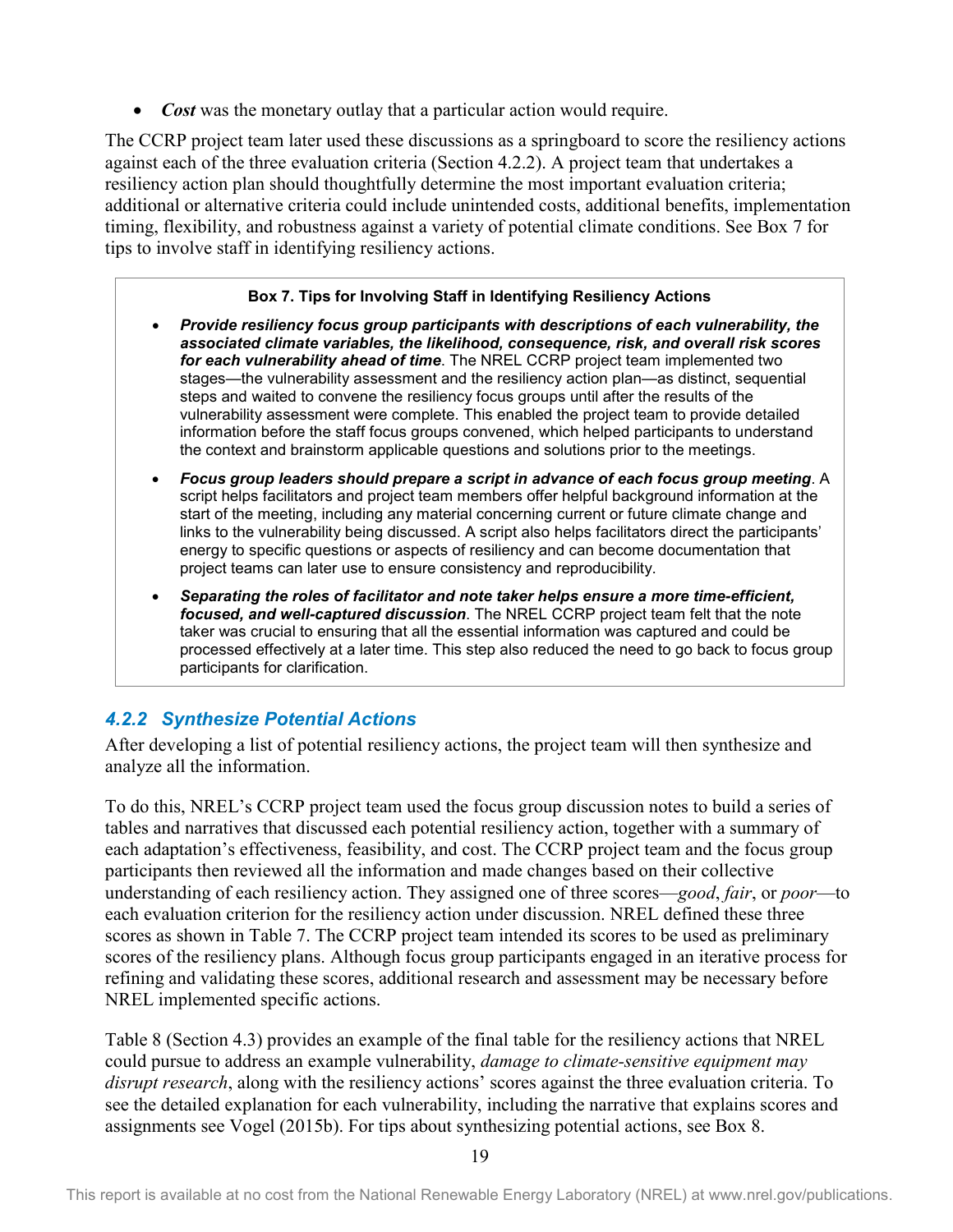<span id="page-27-0"></span>

| <b>Evaluation</b> | <b>Score: Description</b>                                                                                                                                                                              |                                                                                                                                                                                            |                                                                                                                                                                                               |  |
|-------------------|--------------------------------------------------------------------------------------------------------------------------------------------------------------------------------------------------------|--------------------------------------------------------------------------------------------------------------------------------------------------------------------------------------------|-----------------------------------------------------------------------------------------------------------------------------------------------------------------------------------------------|--|
| <b>Criterion</b>  | Good                                                                                                                                                                                                   | Fair                                                                                                                                                                                       | Poor                                                                                                                                                                                          |  |
| Effectiveness     | Would completely or nearly<br>eliminate the vulnerability's<br><b>risk</b>                                                                                                                             | Would significantly reduce<br>part or all of the<br>vulnerability's risk                                                                                                                   | Would not significantly<br>reduce the vulnerability's<br><b>risk</b>                                                                                                                          |  |
| Feasibility       | Could be implemented<br>technically and<br>organizationally                                                                                                                                            | Could be implemented<br>technically and<br>organizationally, with some<br>reservations, or only a part<br>of the action could be<br>implemented                                            | Could not be<br>implemented technically<br>or organizationally                                                                                                                                |  |
| Cost              | Would have low monetary<br>costs relative to other types<br>of projects evaluated; this<br>score was primarily applied<br>to desk-style projects, often<br>with no or few infrastructure<br>components | Would have moderate<br>monetary costs relative to<br>other types of projects<br>evaluated; actions that were<br>assigned this score often<br>included a modest<br>infrastructure component | Would have high<br>monetary costs relative<br>to other types of projects<br>evaluated; actions that<br>were assigned this score<br>often included significant<br>infrastructure<br>components |  |

#### **Table 7. Evaluation Criteria Scoring for Resiliency Actions**

#### **Box 8. Tips for Synthesizing Potential Actions**

- *Look for cross-cutting actions that could apply across all your organization's vulnerabilities*. NREL's CCRP project team discovered a number of cross-cutting actions as they analyzed the resiliency actions. These actions have the potential to provide strong economies of scale across an organization because they address multiple vulnerabilities across multiple key resources. NREL's cross-cutting actions included integrating climate considerations into current operations and practices, creating and implementing a climate monitoring communications system for indoor and outdoor conditions, and allocating a part of facilities funding toward issues that address climate change.
- *Build time into your schedule for the focus group participants to review your preliminary "capture" of the information*. Sharing meeting notes or draft summaries for review with participants will ensure you have represented the group's thoughts accurately and thoroughly.
- *"Calibrate" your scores to meet the unique needs of your organization*. NREL's CCRP project team used to broad language to describe costs: low, moderate, or high. Some organizations might be able to put actual dollar ranges into each category.
- *Be prepared for the project team and focus group participants to discover new ideas for resiliency actions that the focus groups did not initially examine*. Depending on where you are in developing your final resiliency action plan, the introduction of new ideas too late in the process may create logistical challenges. NREL's CCRP project team chose to handle such ideas by explicitly calling them out in the resiliency action plan as late-breaking additions rather than attempting to analyze and refine them for detailed explanation. For an example of this approach, see Vogel (2015b), Section 3.2.
- *Set resources aside to validate and elaborate on resiliency actions and their scores*. The first step in developing a resiliency action is to identify possible actions. Before resources are applied to implement resiliency actions, specific actions may need more detailed evaluation and their scores may need to be adjusted as more information is made available. This can occur either alongside the synthesis and analysis of the resiliency actions or as a distinct preimplementation stage in your organization's climate readiness project.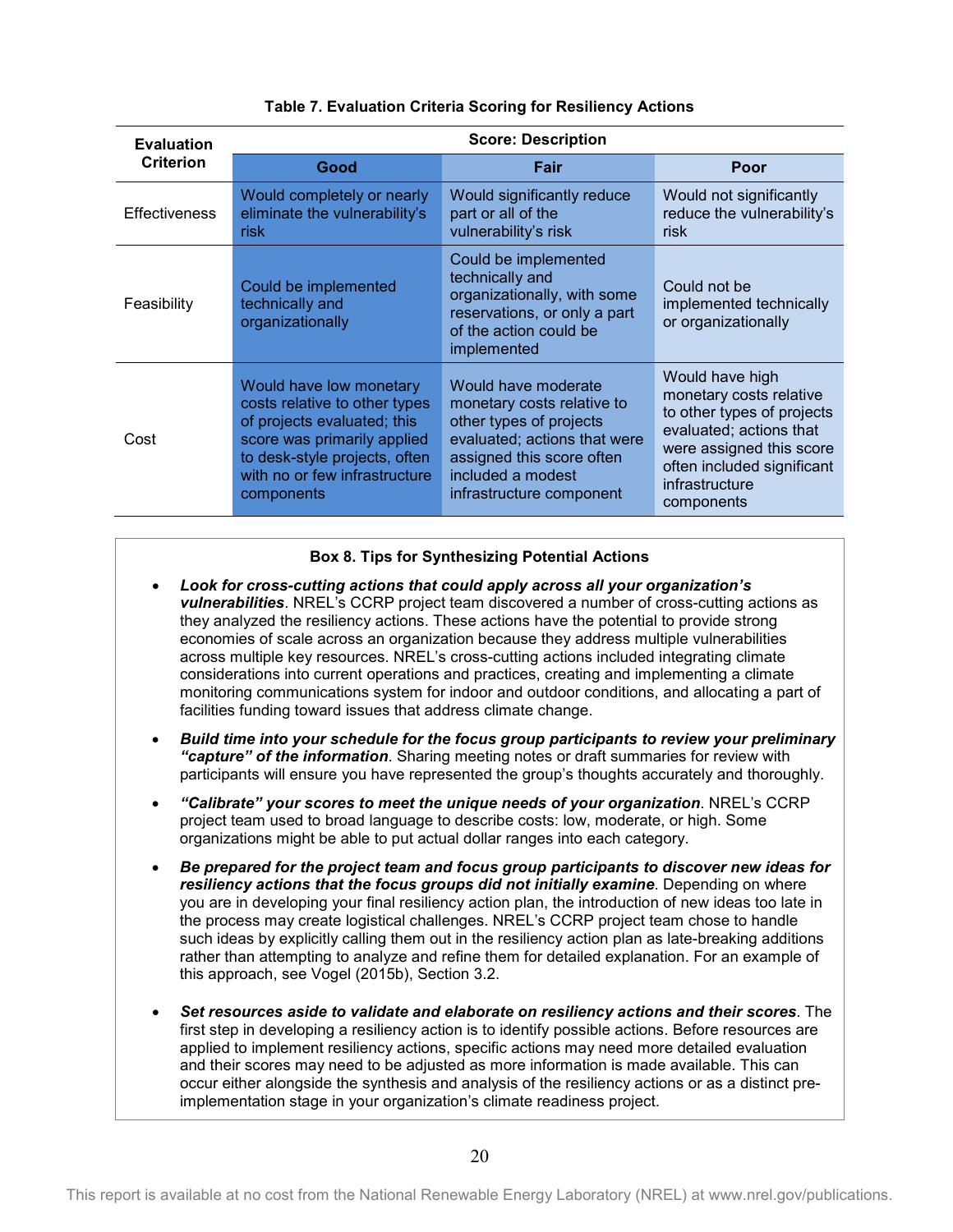## <span id="page-28-0"></span>**4.3 Evaluate and Score Resiliency Actions**

The final step in identifying resiliency actions is to make a recommendation to your organization's leadership on the approach for each action. NREL's CCRP project team used the following evaluation criteria scores to make one of three recommendations for each resiliency action:

- *Do now* was reserved for no- or low-regrets resiliency actions that NREL should reasonably pursue. No-regrets strategies provide benefits under current and potential future climate conditions. When an organization spends money on a no-regrets strategy, it will reduce a facility's risk to current climate stressors and make it more resilient to future climate change. This will ensure the investment is worthwhile regardless of which climate future unfolds. A low-regrets strategy may involve some cost that is not fully justified under current climate conditions, but the costs are generally low and are not a significant factor in the decision.
- *Continue evaluating* was reserved for resiliency actions that needed further information before they could either be endorsed as *do now* actions or be completely removed from consideration.
- *Remove from consideration* was reserved for actions that were untenable for one or more reasons.

Table 8 shows an example of a resiliency action plan for one of NREL's vulnerabilities. The table shows the evaluation criteria scores and the recommended approach scores. This particular table did not have any "*poor"* or "*remove from consideration"* scores.

NREL's CCRP project team was careful to emphasize the limitations in these recommended approach scores. The team wanted to ensure that:

- The laboratory's decision makers understood that scores for resiliency actions were determined based on preliminary information
- The team relied heavily on the input of a number of non-NREL team members from the consulting group
- The team did not attempt to prioritize across the vulnerabilities.

The recommendations were intended as a guide and additional investigation would be required. Depending on NREL decision makers' priorities amongst the three evaluation criteria of effectiveness, feasibility, and cost, they could assign each resiliency action a different recommended approach than the CCRP project team had done. NREL management could also choose to change the weighting of the criteria or how the results were combined to determine their recommended approach.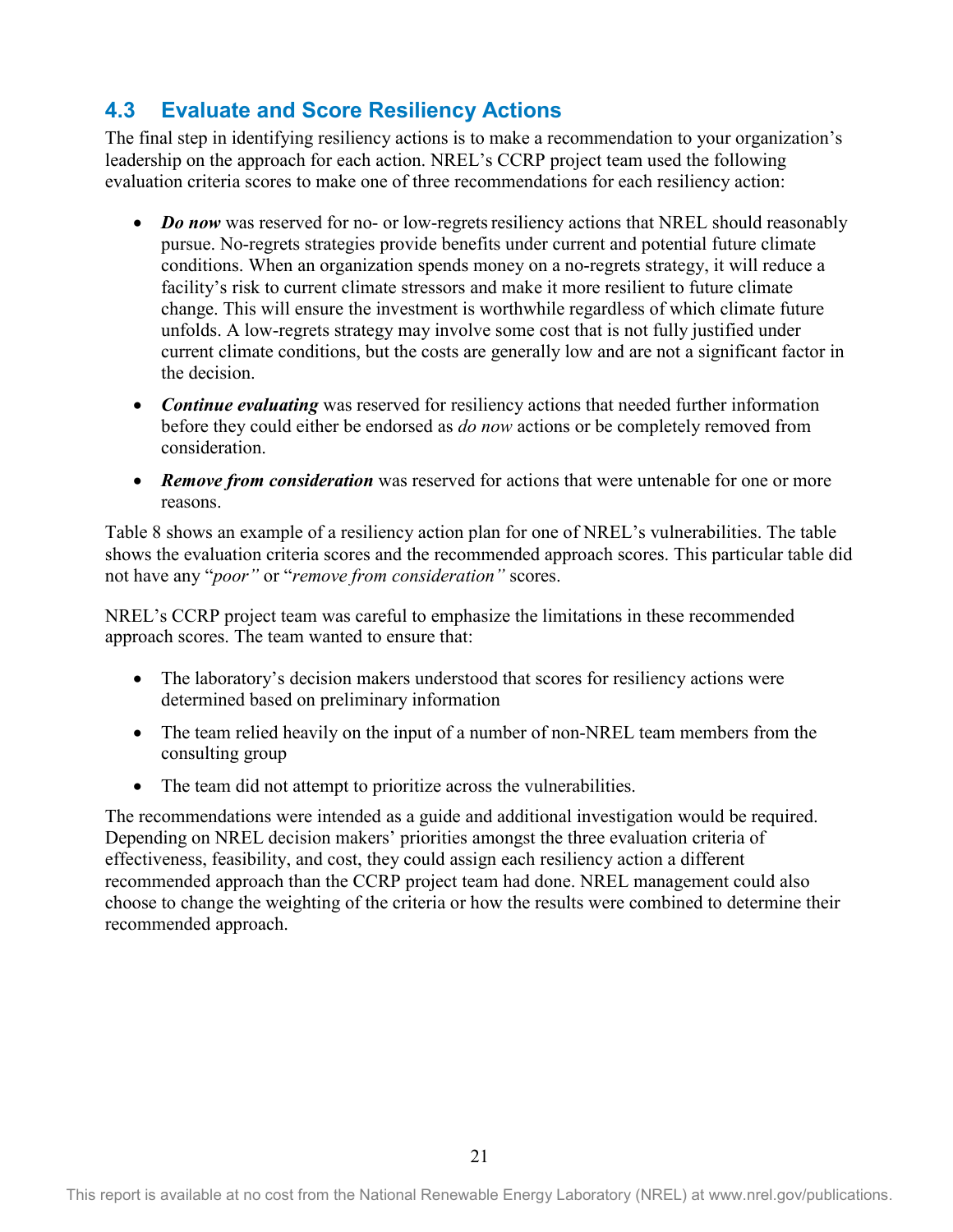#### <span id="page-29-1"></span>**Table 8. Example of a Resiliency Action Plan Table for One of NREL's Vulnerabilities,** *Damage to Climate-Sensitive Equipment May Disrupt Research*

Evaluation scores are *good* (dark blue), *fair* (medium blue), and *poor* (light blue). Recommended action scores are *do now* (green), *continue evaluating* (orange), and *remove from consideration* (red).

| <b>Action</b>                                                                         |                                                                                                                                                                                                                         | <b>Evaluation Criteria and Score</b> |             |      | Recommended            |
|---------------------------------------------------------------------------------------|-------------------------------------------------------------------------------------------------------------------------------------------------------------------------------------------------------------------------|--------------------------------------|-------------|------|------------------------|
|                                                                                       | <b>Description</b>                                                                                                                                                                                                      | <b>Effectiveness</b>                 | Feasibility | Cost | Approach               |
| Integrate<br>climate<br>considerations<br>into current<br>operations and<br>practices | Provide a framework to<br>integrate climate<br>considerations into<br>current operations and<br>practices, including<br>facility management<br>plans, laboratory<br>operating procedures,<br>and equipment<br>purchases | Good                                 | Good        | Fair | Do now                 |
| Retrofit<br>climate-<br>sensitive<br>equipment                                        | Redesign HVAC or<br>laboratory layouts to<br>minimize potential<br>hazards associated with<br>climate change                                                                                                            | Fair                                 | Fair        | Fair | Continue<br>evaluating |

HVAC: heating, ventilating, and air conditioning

The aforementioned caveats may not be necessary if:

- A project team consists entirely of internal staff
- The focus group discussion and later analysis include robust research to inform the evaluation scoring
- The organization is less complex or smaller than NREL.

For complete information about all the caveats that the CCRP project team included, see Vogel et al. (2015b), Box 2.

### <span id="page-29-0"></span>**4.4 Finalize the Resiliency Actions List**

Depending on the needs of the organization and the preferences of its decision makers—including their level of involvement in the process thus far—the project team may wish to present all the adaptation actions in a single collated table. The table can be sorted by recommended action, vulnerability, or recommended approach.

Table 9 is NREL's final resiliency action table. The CCRP project team chose to remove all the actions that received *remove from consideration* scores and to sort the table by key resource. By including the key resource, vulnerability, and overall risk score, the team could reflect the vulnerability assessment and resiliency action planning processes for decision makers. Smaller organizations, or ones in which top decision makers have played an integral role throughout the process, may prefer to present their final resiliency action tables differently.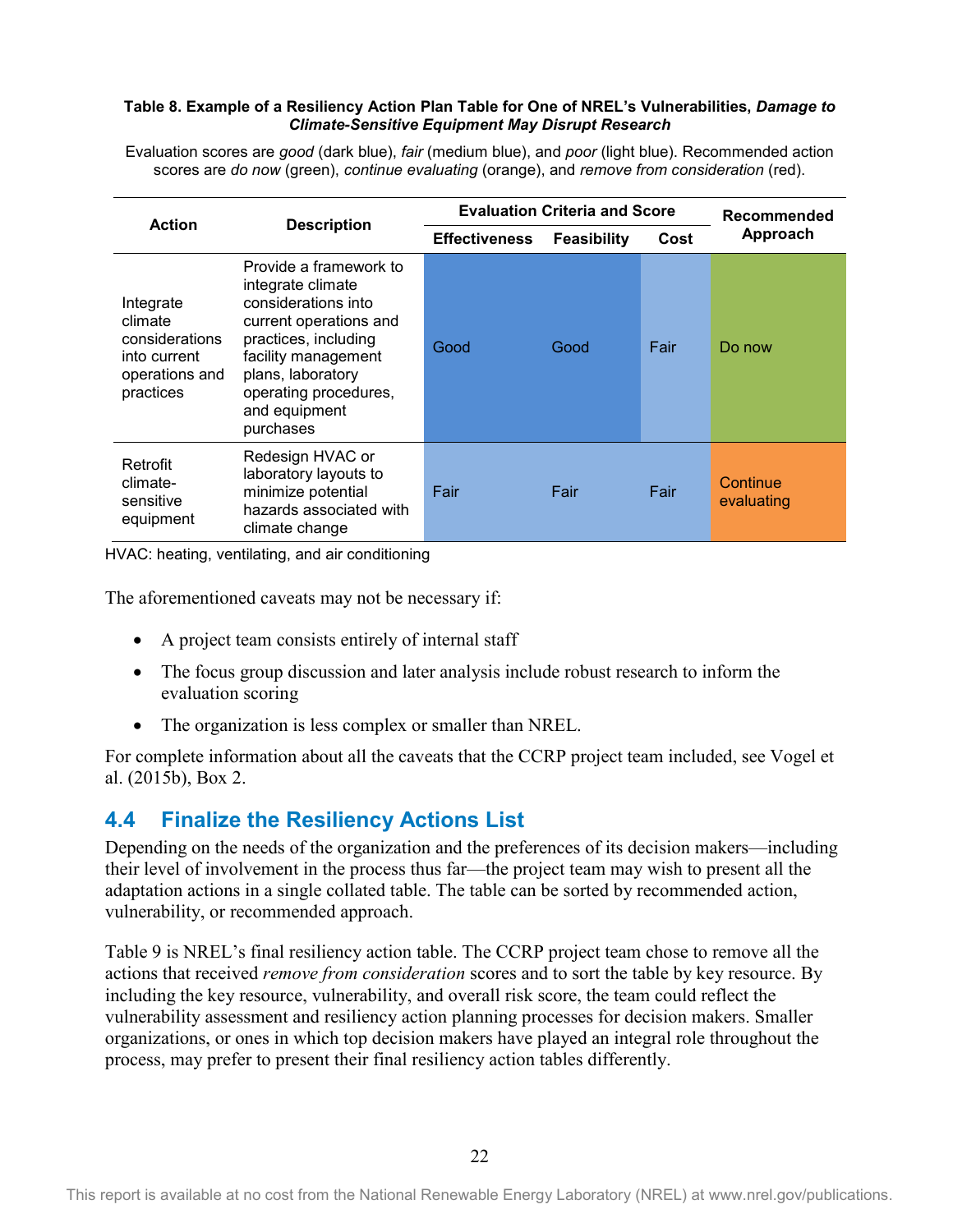<span id="page-30-0"></span>

| <b>Key</b><br><b>Resource</b> | Vulnerability                                                                                                                                    | <b>Overall Risk Score</b> | <b>Resiliency Actions</b>                                                 | Recommended<br>Approach    |
|-------------------------------|--------------------------------------------------------------------------------------------------------------------------------------------------|---------------------------|---------------------------------------------------------------------------|----------------------------|
| Multiple                      | Cross-cutting solutions identified<br>to mitigate across multiple<br>vulnerabilities                                                             | Not applicable            | Integrate climate considerations into<br>current operations and practices | Do now                     |
|                               |                                                                                                                                                  |                           | Create and implement a climate<br>monitoring and communication system     | Do now                     |
| Water                         | NREL has only one water                                                                                                                          | <b>High</b>               | Develop a water-shortage contingency<br>plan                              | Do now                     |
|                               | supplier for each campus and no<br>backup options                                                                                                |                           | Connect the National Wind Technology<br>Center to a public water system   | <b>Continue evaluating</b> |
|                               | NREL may not be able to<br>continue to rely on evaporative<br>cooling and chillers                                                               | Medium-to-high            | Create and implement a climate<br>monitoring and communication system     | Do now                     |
|                               |                                                                                                                                                  |                           | Add conventional backup air conditioning                                  | <b>Continue evaluating</b> |
| Energy                        | NREL has only one electricity<br>supplier and depends on<br>electricity to support mission-<br>critical activities, including IT<br>connectivity | <b>High</b>               | Improve demand management                                                 | Do now                     |
|                               |                                                                                                                                                  |                           | Install a battery supply                                                  | Do now                     |
|                               |                                                                                                                                                  |                           | Establish a microgrid                                                     | <b>Continue evaluating</b> |
| Physical<br>space             | Site flooding and landslides may<br>occur at the STM                                                                                             | High/medium-to-highb      | Evaluate and redesign the site to<br>improve drainage and slope stability | Do now                     |
|                               | Damage to climate-sensitive<br>equipment may disrupt research                                                                                    | Medium-to-high            | Integrate climate considerations into<br>current operations and practices | Do now                     |
|                               |                                                                                                                                                  |                           | Retrofit climate-sensitive equipment                                      | <b>Continue evaluating</b> |

#### **Table 9. Example of Final Resiliency Action Table with High-Level Vulnerability Informationa**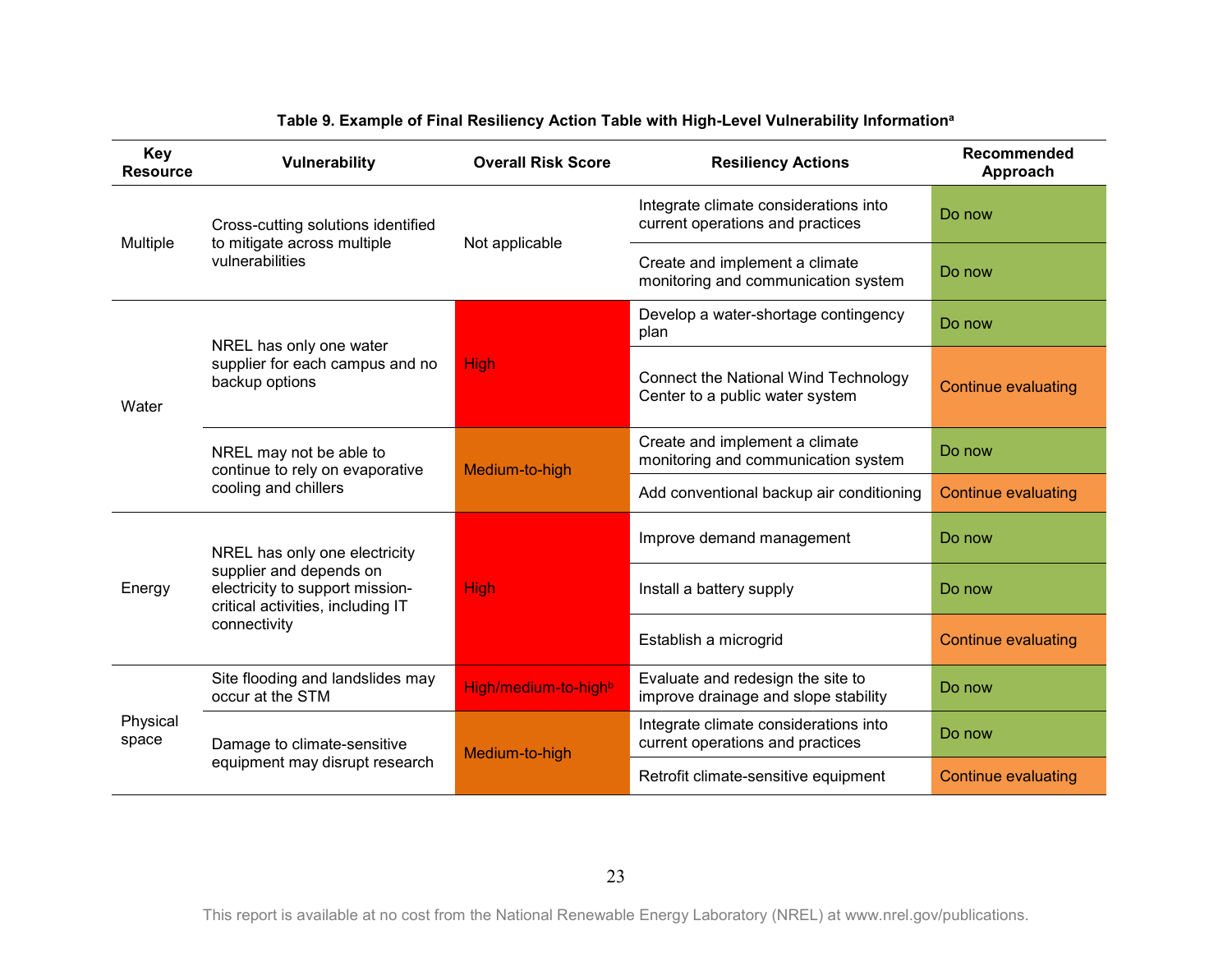| Key<br><b>Resource</b> | Vulnerability                                                                                                                                             | <b>Overall Risk Score</b> | <b>Resiliency Actions</b>                                                      | Recommended<br>Approach                                   |
|------------------------|-----------------------------------------------------------------------------------------------------------------------------------------------------------|---------------------------|--------------------------------------------------------------------------------|-----------------------------------------------------------|
| Site<br>access         | Key staff may not be able to<br>access NREL's sites to respond<br>to emergencies and conduct<br>research; some situations may<br>require staff redundancy | Medium-to-high            | No resiliency action proposed because<br>NREL is already addressing this issue | No recommended<br>approach beyond<br>current NREL efforts |
|                        |                                                                                                                                                           |                           | Integrate climate considerations into<br>current operations and practices      | Do now                                                    |
| Workforce              | Staff may not be able to conduct<br>outdoor research and other<br>outdoor work activities                                                                 | Medium-to-high            | Create and implement a climate<br>monitoring and communication system          | Do now                                                    |

<sup>a</sup> This table presents only medium-to-high and high risk vulnerabilities that fell in the mitigate category and received a *do now* or *continue evaluating* recommendations.

b This vulnerability has two rankings because two vulnerabilities were combined into one discussion due to strong overlap in the associated resiliency actions.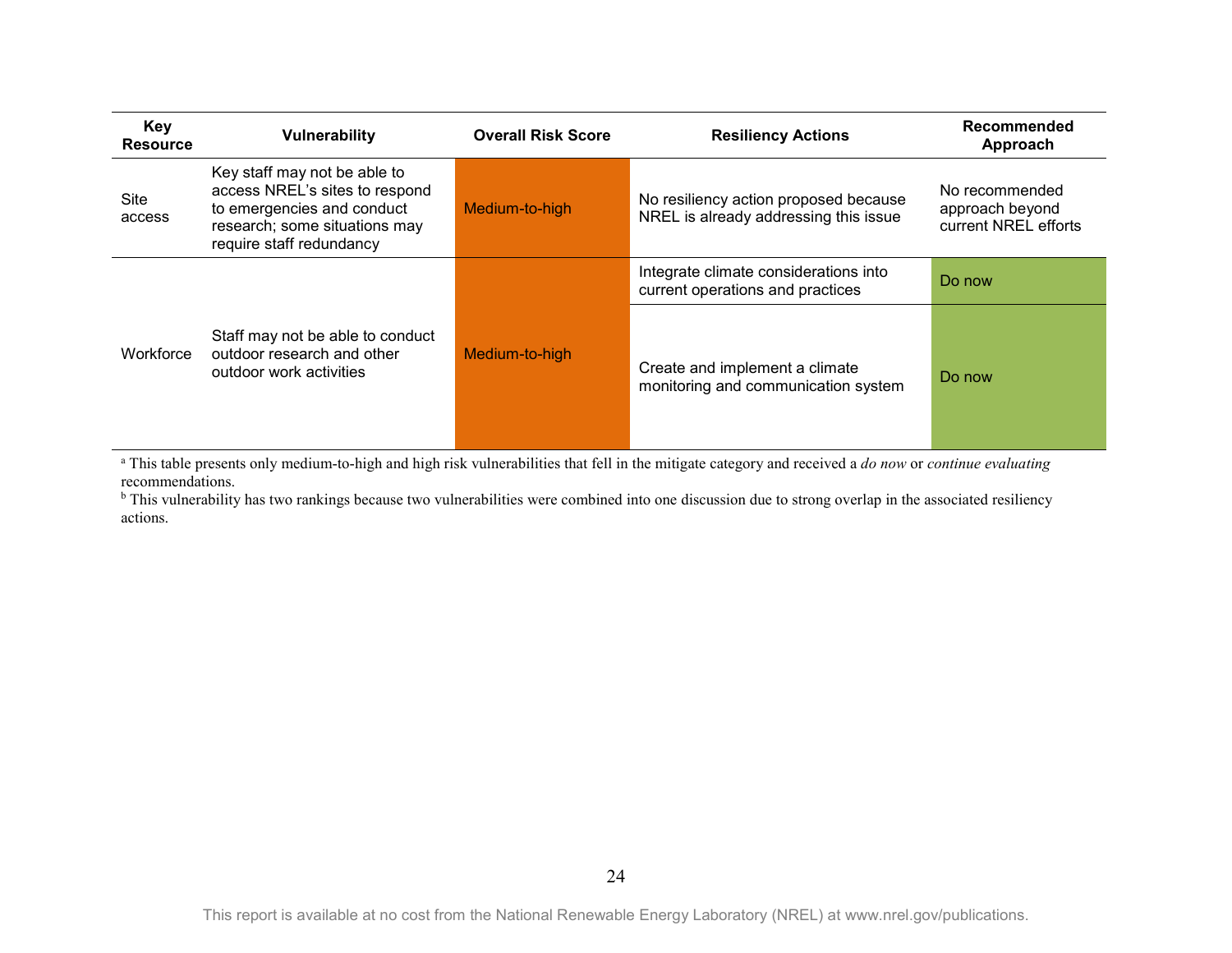## <span id="page-32-0"></span>**5 Conclusion**

Based on NREL's experience and other bodies of work, the following best practices have been developed for climate change adaptation and resiliency planning:

- *Establish an ongoing process to institutionalize climate change planning*. Beyond exploring and implementing adaptation actions, each organization needs to find ways to internalize and institutionalize the process of vulnerability assessment and resiliency action planning. Conditions will change over time as the understanding of climate variability and change improves and as policy preferences, each organization's mission and objectives, and local climate conditions change. Periodic reviews and updates will ensure that organizations continuously practice adaptive management as they pursue resiliency and integrate changing information and conditions into their preparedness efforts.
- *Mainstream resiliency into current decision-making processes*. Integrating resiliency planning into current processes is generally both more efficient and more effective than isolating adaptation in a separate top-down initiative. As part of this effort, understand that each organization may have policies and cultural nuances that could undermine efforts to mainstream climate considerations into its operations and decision making; be aware of that possibility and be ready to pursue updates and provide education as needed.
- Learn from within. Remember to look within the organization for departments or groups that are already considering climate in their work. For example, the operations group may already have policies that relate to extreme climate events. Furthermore, the steering committee that assisted in the planning process could provide expertise in climate change impacts and adaptation and should be viewed as an ongoing resource. Bring these internal stakeholders into ongoing efforts in vulnerability assessment and resiliency planning.
- *Develop a process to remain up-to-date on developments in climate science that can affect your organization*. Climate science is continuously evolving; some areas of vulnerability for an organization may involve climate variables about which the science is uncertain, such as changes in average precipitation. Treat the likelihood scoring in the vulnerability assessment as subject to revision as the science evolves. This could change the highest risk vulnerabilities in future rounds of resiliency planning. Routine consultations with local climate experts will help your organization's staff stay abreast of the latest developments in climate science. Seek out and establish relationships with university-, government-, and nonprofit-based scientists in your area.
- *Ask the "climate question.*" Whenever organizational leadership is considering longterm investments, particularly infrastructure improvements, ask how climate variability and change could affect your organization's near- and long-term decisions.
- *Prepare for uncertain futures*. As part of ongoing resiliency action planning, strive to avoid the appeal of planning around a single-scenario climate future. Understanding and preparing for an array of possible "climate futures" will ensure that the organization selects resiliency actions that will be the most beneficial, even when observational climate trends are unclear or projections conflict.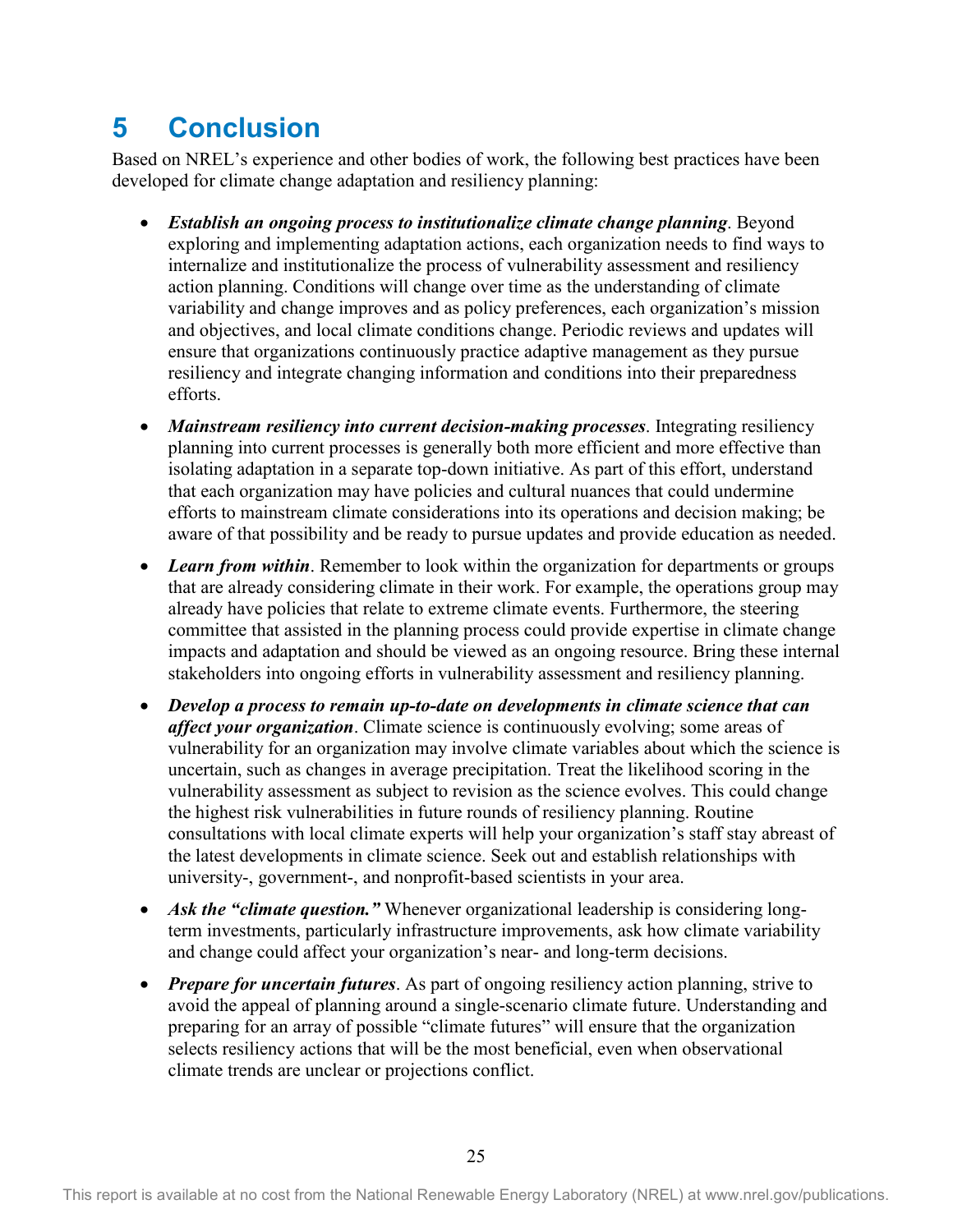- *Look for resiliency actions that are no- or low-regrets strategies*. As described in Section 4.3, these measures will provide immediate benefit to the organization and even greater benefit as climate changes with little to no additional cost.
- *Look for and take advantage of opportunities that climate change provides*. Do not assume that all change is bad for your organization; look for ways to use changes in climate as a "plus" for the organization.
- *Continue to identify near- and long-term actions*. Adaptation to a changing climate may not require that all resiliency actions be instituted now; some actions may need more study. Some resiliency actions may not be needed now but may be needed in the future as conditions change. Contingency plans may be put in place and implementation may depend on results from monitoring or analysis of climate variables.
- *Cooperate with government entities and organizations in your area*. Differentiate between decisions the organization can make internally and those that will require cooperation with external entities. Leaders will want to consider these realities as they determine priorities amongst resiliency actions.
- *Learn from others*. Look to outside organizations to find discover how others are building on current best practices and how they are following up on their own vulnerability assessments and resiliency action planning. Find out if your organization's state or city has addressed adaptation planning and ask about other organizations in your area who have initiated efforts. Two examples appear in the References section that follows: the *Colorado Climate Change Vulnerability Study* (Colorado Energy Office 2015) and the *Boulder County Climate Change Preparedness Plan* (Boulder County 2012). For further detail on NREL's CCRP process, reference Vogel et al. (2015a) and Vogel et al. (2015b).
- *Collaborate with other organizations and entities as they adapt to climate change*. Neighboring communities and organizations can network, learn from, and leverage each other's efforts, and collaborate when possible. For example, utilities are beginning to reach out to climate scientists to better understand climate change through the Water Utility Climate Alliance; local entities could similarly collaborate as a group to leverage resources and knowledge.

In conclusion, the CCRP project team would like to share an overarching key lesson from its own experiences during the CCRP project: Understanding vulnerabilities and planning resiliency actions to mitigate their risk is not a linear process. And maintaining resiliency is an iterative and dynamic process. No single, standalone resiliency action will entirely eliminate a vulnerability, and even a comprehensive planning effort will not stand the test of time—and the test of climate change—if it does not become part of a larger, ongoing process. Adapting to change will require organizations to pay continued attention to vulnerabilities and resiliency. With support from stakeholders, organizations will be able to adopt a proactive stance and lead the way toward strong organizational resiliency in the face of climate change.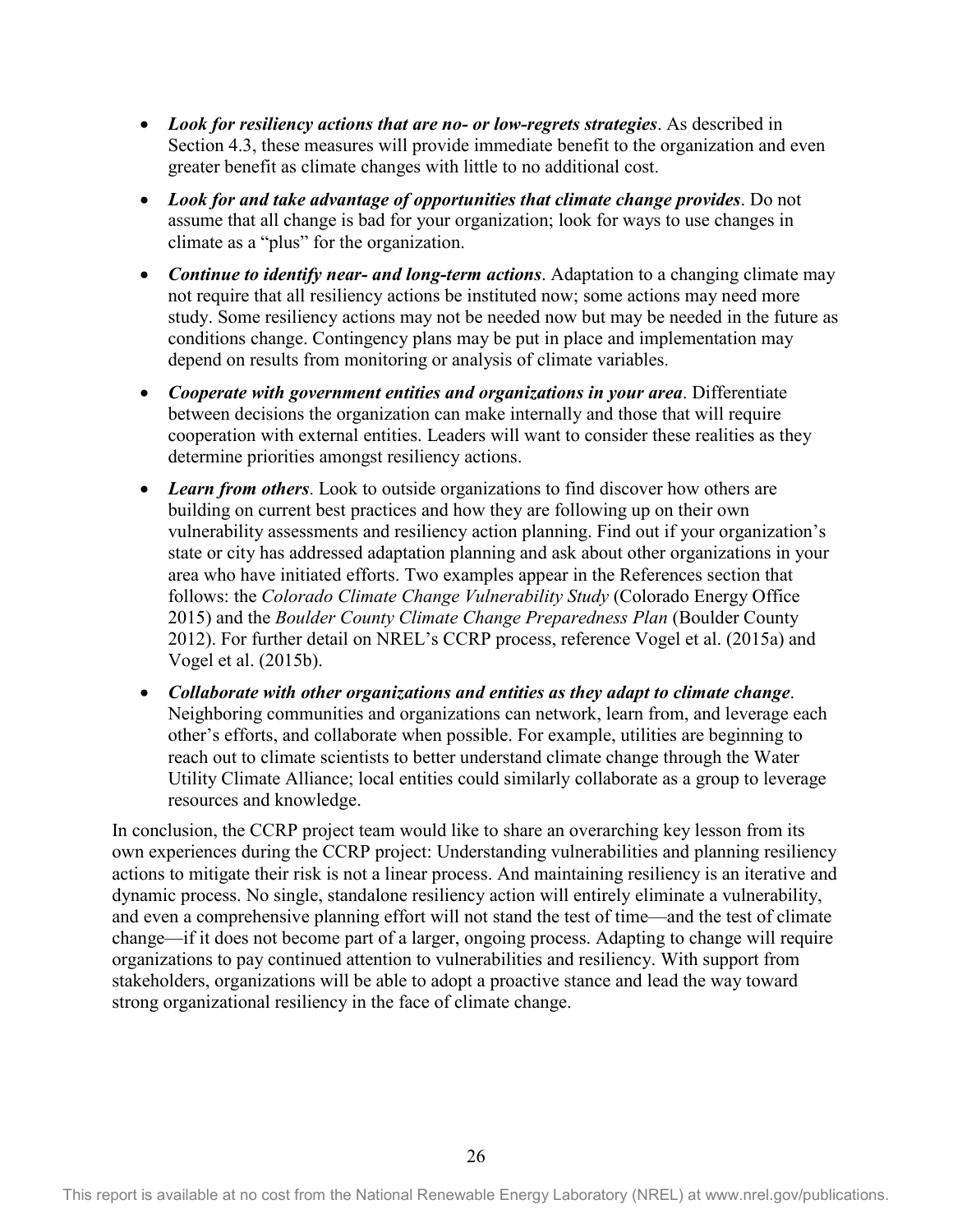<span id="page-34-0"></span>

| <b>Glossary</b>        |                                                                                                                                                                                                                                                                                                               |
|------------------------|---------------------------------------------------------------------------------------------------------------------------------------------------------------------------------------------------------------------------------------------------------------------------------------------------------------|
| Adaptation             | Adjustment in natural or human systems to a new or changing<br>environment that exploits beneficial opportunities or moderates<br>negative effects (U.S. Global Climate Change Research Program<br>(2015).                                                                                                    |
| Climate                | The average of weather over some period of time (which can be<br>hundreds to thousands of years). The World Meteorological<br>Organization standard uses 30 years of weather observations to<br>measure climate. A climate can be thought of as the mean and<br>variance of weather over 30 years (WMO 2015). |
| Climate change         | Typically denotes a significant change in average conditions but can<br>also be the result of a change in variance of weather or in extreme<br>weather conditions.                                                                                                                                            |
| Climate change impacts | Negative or positive effects that changes in climate variables may<br>have on human systems. Examples include damage to equipment,<br>changes in maintenance cycles, and increased asthma rates.                                                                                                              |
| Climate preparedness   | Efforts to adapt (prepare) for climate-related effects. Also see<br><i>adaptation</i> and <i>resiliency</i> .                                                                                                                                                                                                 |
| Climate variables      | Measurable aspects of climate. Examples include temperature,<br>precipitation, wind, humidity, extreme events, drought, and<br>flooding.                                                                                                                                                                      |
| Consequence            | A measure of the impact of a vulnerability on a key resource, as<br>measured against key objectives.                                                                                                                                                                                                          |
| Likelihood             | A measure of the possibility that a climate variable will change.                                                                                                                                                                                                                                             |
| Resiliency             | A capability to anticipate, prepare for, respond to, and recover from<br>significant multihazard threats with minimum damage to social<br>well-being, the economy, and the environment (U.S. Global Climate<br>Change Research Program (2015).                                                                |
| <b>Risk</b>            | Threats to life, health and safety, the environment, economic well-<br>being, etc. Typically evaluated in terms of how likely an event is<br>(probability) and the damages that would result (consequences)<br>(U.S. Global Climate Change Research Program 2015).                                            |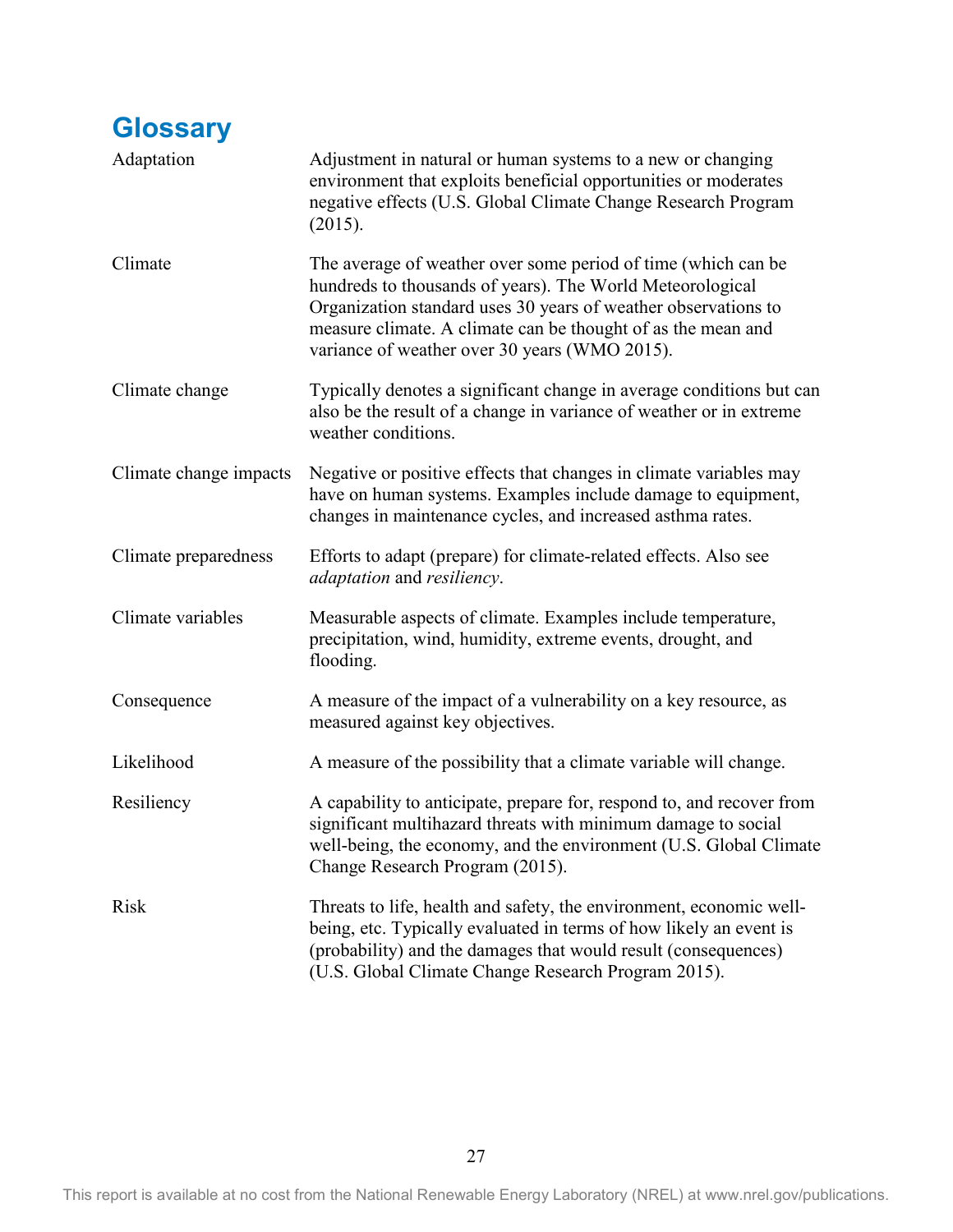| Vulnerability | The degree to which an affected unit (a person, facility, community,<br>etc.) faces risk from climate. It considers whether the unit is exposed<br>to a climate driver and the extent to which the driver can affect the<br>unit. A key factor in determining vulnerability is the resiliency of<br>the unit. Greater likelihood and consequence increase vulnerability;<br>greater resiliency decreases vulnerability. |
|---------------|-------------------------------------------------------------------------------------------------------------------------------------------------------------------------------------------------------------------------------------------------------------------------------------------------------------------------------------------------------------------------------------------------------------------------|
| Weather       | Typically the climate conditions experienced at a particular point in<br>time. It may be the temperature range over a day or a short period,<br>precipitation, wind, etc. Thirty years of weather is used to<br>statistically define climate.                                                                                                                                                                           |

This report is available at no cost from the National Renewable Energy Laboratory (NREL) at www.nrel.gov/publications.